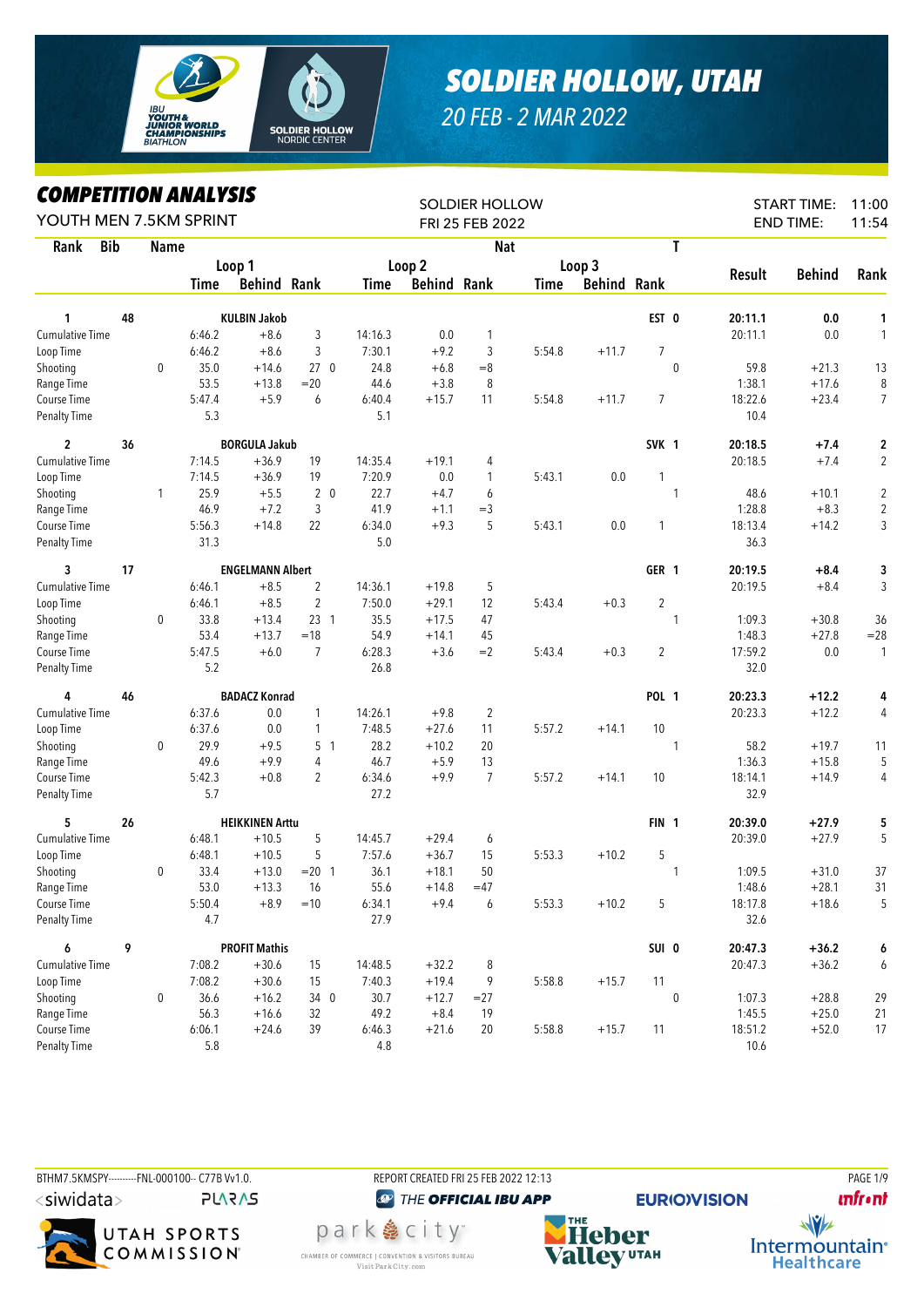| <b>Bib</b><br>Rank          |    | <b>Name</b>    |                |                           |                | T<br><b>Nat</b> |                    |                |             |                    |                  |                |                  |               |                |
|-----------------------------|----|----------------|----------------|---------------------------|----------------|-----------------|--------------------|----------------|-------------|--------------------|------------------|----------------|------------------|---------------|----------------|
|                             |    |                |                | Loop 1                    |                |                 | Loop <sub>2</sub>  |                |             | Loop 3             |                  |                |                  |               |                |
|                             |    |                | <b>Time</b>    | <b>Behind Rank</b>        |                | <b>Time</b>     | <b>Behind Rank</b> |                | <b>Time</b> | <b>Behind Rank</b> |                  |                | <b>Result</b>    | <b>Behind</b> | Rank           |
|                             |    |                |                |                           |                |                 |                    |                |             |                    |                  |                |                  |               |                |
| 7                           | 50 |                |                | <b>TROJER Pavel</b>       |                |                 |                    |                |             |                    | SLO 1            |                | 20:58.9          | $+47.8$       | 7              |
| <b>Cumulative Time</b>      |    |                | 6:52.4         | $+14.8$                   | $\overline{7}$ | 14:50.2         | $+33.9$            | 9              |             |                    |                  |                | 20:58.9          | $+47.8$       | $\overline{7}$ |
| Loop Time                   |    |                | 6:52.4         | $+14.8$                   | $\overline{7}$ | 7:57.8          | $+36.9$            | 16             | 6:08.7      | $+25.6$            | 18               | 1              |                  |               |                |
| Shooting                    |    | $\mathbf 0$    | 37.0<br>56.5   | $+16.6$<br>$+16.8$        | $=35$ 1<br>33  | 31.2<br>50.6    | $+13.2$<br>$+9.8$  | 34<br>23       |             |                    |                  |                | 1:08.3<br>1:47.1 | $+29.8$       | 34             |
| Range Time<br>Course Time   |    |                | 5:50.4         | $+8.9$                    | $=10$          |                 | $+13.7$            | 9              |             | $+25.6$            | 18               |                |                  | $+26.6$       | $=26$          |
| <b>Penalty Time</b>         |    |                | 5.5            |                           |                | 6:38.4<br>28.8  |                    |                | 6:08.7      |                    |                  |                | 18:37.5<br>34.3  | $+38.3$       | 13             |
| 8                           | 31 |                |                | <b>HASLINGER Lukas</b>    |                |                 |                    |                |             |                    | AUT <sub>1</sub> |                | 21:04.8          | $+53.7$       | 8              |
| Cumulative Time             |    |                | 7:28.3         | $+50.7$                   | $= 28$         | 15:08.1         | $+51.8$            | $=12$          |             |                    |                  |                | 21:04.8          | $+53.7$       | 8              |
| Loop Time                   |    |                | 7:28.3         | $+50.7$                   | $= 28$         | 7:39.8          | $+18.9$            | 8              | 5:56.7      | $+13.6$            | 8                |                |                  |               |                |
| Shooting                    |    | $\mathbf{1}$   | 35.6           | $+15.2$                   | $=32$ 0        | 30.1            | $+12.1$            | 23             |             |                    |                  | 1              | 1:05.7           | $+27.2$       | 26             |
| Range Time                  |    |                | 58.2           | $+18.5$                   | 40             | 52.8            | $+12.0$            | 35             |             |                    |                  |                | 1:51.0           | $+30.5$       | $= 37$         |
| Course Time                 |    |                | 5:58.8         | $+17.3$                   | 26             | 6:41.9          | $+17.2$            | 12             | 5:56.7      | $+13.6$            | 8                |                | 18:37.4          | $+38.2$       | 12             |
| <b>Penalty Time</b>         |    |                | 31.3           |                           |                | 5.1             |                    |                |             |                    |                  |                | 36.4             |               |                |
| 9                           | 39 |                |                | <b>MUELLAUER Fabian</b>   |                |                 |                    |                |             |                    | AUT <sub>1</sub> |                | 21:06.0          | $+54.9$       | 9              |
| Cumulative Time             |    |                | 6:47.4         | $+9.8$                    | 4              | 14:51.2         | $+34.9$            | 10             |             |                    |                  |                | 21:06.0          | $+54.9$       | 9              |
| Loop Time                   |    |                | 6:47.4         | $+9.8$                    | 4              | 8:03.8          | $+42.9$            | 18             | 6:14.8      | $+31.7$            | 25               |                |                  |               |                |
| Shooting                    |    | $\mathbf 0$    | 35.4           | $+15.0$                   | $31 \quad 1$   | 30.9            | $+12.9$            | 30             |             |                    |                  | 1              | 1:06.3           | $+27.8$       | 28             |
| Range Time                  |    |                | 55.3           | $+15.6$                   | 30             | 51.8            | $+11.0$            | 28             |             |                    |                  |                | 1:47.1           | $+26.6$       | $=26$          |
| Course Time                 |    |                | 5:46.6         | $+5.1$                    | 5              | 6:42.5          | $+17.8$            | 14             | 6:14.8      | $+31.7$            | 25               |                | 18:43.9          | $+44.7$       | 15             |
| <b>Penalty Time</b>         |    |                | 5.5            |                           |                | 29.5            |                    |                |             |                    |                  |                | 35.0             |               |                |
| 10                          | 45 |                |                | <b>FREY Isak</b>          |                |                 |                    |                |             |                    | NOR <sub>2</sub> |                | 21:08.3          | $+57.2$       | 10             |
| Cumulative Time             |    |                | 7:01.4         | $+23.8$                   | 10             | 14:47.8         | $+31.5$            | $\overline{7}$ |             |                    |                  |                | 21:08.3          | $+57.2$       | 10             |
| Loop Time                   |    |                | 7:01.4         | $+23.8$                   | 10             | 7:46.4          | $+25.5$            | 10             | 6:20.5      | $+37.4$            | 33               |                |                  |               |                |
| Shooting                    |    | $\mathbf{1}$   | 31.8           | $+11.4$                   | $13-1$         | 26.0            | $+8.0$             | 13             |             |                    |                  | $\overline{2}$ | 57.8             | $+19.3$       | 8              |
| Range Time                  |    |                | 52.2           | $+12.5$                   | 12             | 49.9            | $+9.1$             | $= 21$         |             |                    |                  |                | 1:42.1           | $+21.6$       | 17             |
| Course Time                 |    |                | 5:41.5         | 0.0                       | $\mathbf{1}$   | 6:24.7          | 0.0                | $\overline{1}$ | 6:20.5      | $+37.4$            | 33               |                | 18:26.7          | $+27.5$       | 9              |
| <b>Penalty Time</b>         |    |                | 27.7           |                           |                | 31.8            |                    |                |             |                    |                  |                | 59.5             |               |                |
| 11                          | 33 |                |                | <b>VASILEV Konstantin</b> |                |                 |                    |                |             |                    | BUL 1            |                | 21:15.1          | $+1:04.0$     | 11             |
| Cumulative Time             |    |                | 7:00.9         | $+23.3$                   | 9              | 14:29.6         | $+13.3$            | 3              |             |                    |                  |                | 21:15.1          | $+1:04.0$     | 11             |
| Loop Time                   |    |                | 7:00.9         | $+23.3$                   | 9              | 7:28.7          | $+7.8$             | 2              | 6:45.5      | $+1:02.4$          | 56               |                |                  |               |                |
| Shooting                    |    | $\mathbf 0$    | 29.7           | $+9.3$                    | 4 <sub>1</sub> | 27.4            | $+9.4$             | $=14$          |             |                    |                  | 1              | 57.2             | $+18.7$       | $\overline{7}$ |
| Range Time                  |    |                | 50.5           | $+10.8$                   | 8              | 48.3            | $+7.5$             | 16             |             |                    |                  |                | 1:38.8           | $+18.3$       | 11             |
| Course Time                 |    |                | 6:04.5         | $+23.0$                   | 37             | 6:35.0          | $+10.3$            | 8              | 6:45.5      | $+1:02.4$          | 56               |                | 19:25.0          | $+1:25.8$     | 41             |
| <b>Penalty Time</b>         |    |                | 5.9            |                           |                | 5.4             |                    |                |             |                    |                  |                | 11.3             |               |                |
| 12                          | 40 |                |                | <b>ULLMANN Felix</b>      |                |                 |                    |                |             |                    | SUI <sub>1</sub> |                | 21:18.5          | $+1:07.4$     | 12             |
| Cumulative Time             |    |                | 7:21.7         | $+44.1$                   | 23             | 14:59.6         | $+43.3$            | 11             |             |                    |                  |                | 21:18.5          | $+1:07.4$     | 12             |
| Loop Time                   |    |                | 7:21.7         | $+44.1$                   | 23             | 7:37.9          | $+17.0$            | $\overline{7}$ | 6:18.9      | $+35.8$            | $= 29$           |                |                  |               |                |
| Shooting                    |    | $\mathbf{1}$   | 38.4           | $+18.0$                   | 40 0           | 21.2            | $+3.2$             | $\overline{2}$ |             |                    |                  | $\mathbf{1}$   | 59.7             | $+21.2$       | 12             |
| Range Time                  |    |                | 58.3           | $+18.6$                   | 41             | 41.9            | $+1.1$             | $=3$           |             |                    |                  |                | 1:40.2           | $+19.7$       | $=14$          |
| Course Time<br>Penalty Time |    |                | 5:52.8<br>30.6 | $+11.3$                   | 16             | 6:50.9<br>5.1   | $+26.2$            | 27             | 6:18.9      | $+35.8$            | $=29$            |                | 19:02.6<br>35.7  | $+1:03.4$     | 24             |
|                             |    |                |                |                           |                |                 |                    |                |             |                    |                  |                |                  |               |                |
| 13                          | 23 |                |                | <b>UDAM Mehis</b>         |                |                 |                    |                |             |                    | EST <sub>2</sub> |                | 21:23.3          | $+1:12.2$     | 13             |
| <b>Cumulative Time</b>      |    |                | 7:57.3         | $+1:19.7$                 | 45             | 15:32.9         | $+1:16.6$          | 19             |             |                    |                  |                | 21:23.3          | $+1:12.2$     | 13             |
| Loop Time                   |    |                | 7:57.3         | $+1:19.7$                 | 45             | 7:35.6          | $+14.7$            | 5              | 5:50.4      | $+7.3$             | 3                |                |                  |               |                |
| Shooting                    |    | $\overline{2}$ | 49.1           | $+28.7$                   | 59 0           | 34.6            | $+16.6$            | $=45$          |             |                    |                  | $\overline{2}$ | 1:23.8           | $+45.3$       | 56             |
| Range Time                  |    |                | 1:08.8         | $+29.1$                   | 61             | 52.2            | $+11.4$            | 31             |             |                    |                  |                | 2:01.0           | $+40.5$       | 56             |
| Course Time<br>Penalty Time |    |                | 5:54.3<br>54.2 | $+12.8$                   | 19             | 6:39.2<br>4.2   | $+14.5$            | 10             | 5:50.4      | $+7.3$             | 3                |                | 18:23.9<br>58.4  | $+24.7$       | 8              |
| 14                          | 3  |                |                | <b>KASKEL Fabian</b>      |                |                 |                    |                |             |                    | GER 1            |                | 21:24.6          | $+1:13.5$     | 14             |
| Cumulative Time             |    |                | 6:50.9         | $+13.3$                   | 6              | 15:08.1         | $+51.8$            | $=12$          |             |                    |                  |                | 21:24.6          | $+1:13.5$     | 14             |
| Loop Time                   |    |                | 6:50.9         | $+13.3$                   | 6              | 8:17.2          | $+56.3$            | 23             | 6:16.5      | $+33.4$            | 28               |                |                  |               |                |
| Shooting                    |    | 0              | 33.4           | $+13.0$                   | $= 20$ 1       | 30.6            | $+12.6$            | 26             |             |                    |                  | 1              | 1:04.1           | $+25.6$       | 19             |
| Range Time                  |    |                | 53.6           | $+13.9$                   | $= 22$         | 52.1            | $+11.3$            | $=29$          |             |                    |                  |                | 1:45.7           | $+25.2$       | $= 23$         |
| Course Time                 |    |                | 5:51.8         | $+10.3$                   | 13             | 6:54.6          | $+29.9$            | 32             | 6:16.5      | $+33.4$            | 28               |                | 19:02.9          | $+1:03.7$     | 25             |
| <b>Penalty Time</b>         |    |                | 5.5            |                           |                | 30.5            |                    |                |             |                    |                  |                | 36.0             |               |                |

BTHM7.5KMSPY----------FNL-000100-- C77B Vv1.0.  $\langle$ siwidata $\rangle$ **PLARAS** 

UTAH SPORTS<br>COMMISSION®

REPORT CREATED FRI 25 FEB 2022 12:13

<sup><sup>3</sup>THE OFFICIAL IBU APP</sup> park e city<sup>®</sup>

CHAMBER OF COMMERCE | CONVENTION & VISITORS BUREAU<br>Visit Park City.com

**NHE**<br>Valley<sup>utAH</sup>

**EURIO)VISION** 

**unfront**  $\frac{1}{\sqrt{2}}$ 

**PAGE 2/9** 

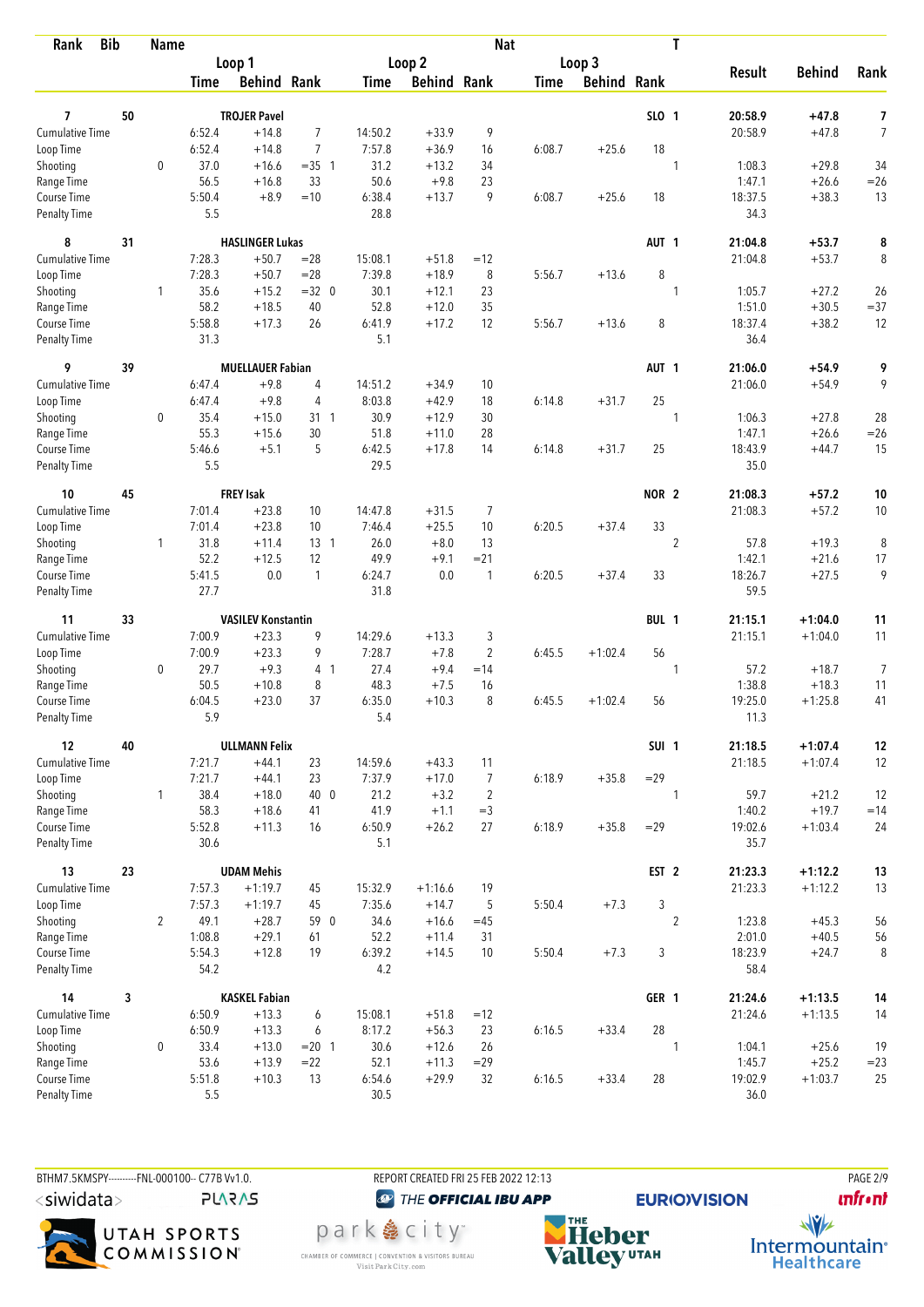| <b>Bib</b><br>Rank                 |    | <b>Name</b>    |                |                          |                |                |                    | <b>Nat</b>     |             |                    |                  | T              |                   |                    |                |
|------------------------------------|----|----------------|----------------|--------------------------|----------------|----------------|--------------------|----------------|-------------|--------------------|------------------|----------------|-------------------|--------------------|----------------|
|                                    |    |                |                | Loop 1                   |                |                | Loop 2             |                |             | Loop 3             |                  |                |                   |                    |                |
|                                    |    |                | <b>Time</b>    | <b>Behind Rank</b>       |                | <b>Time</b>    | <b>Behind Rank</b> |                | <b>Time</b> | <b>Behind Rank</b> |                  |                | <b>Result</b>     | <b>Behind</b>      | Rank           |
| 15                                 | 38 |                |                | <b>NAUMANEN Eemi</b>     |                |                |                    |                |             |                    | FIN <sub>2</sub> |                | 21:25.0           | $+1:13.9$          | 15             |
| Cumulative Time                    |    |                |                | $+51.7$                  |                |                |                    | 17             |             |                    |                  |                |                   |                    | 15             |
|                                    |    |                | 7:29.3         |                          | 31             | 15:27.9        | $+1:11.6$          |                |             |                    | 9                |                | 21:25.0           | $+1:13.9$          |                |
| Loop Time                          |    |                | 7:29.3         | $+51.7$                  | 31             | 7:58.6         | $+37.7$            | 17             | 5:57.1      | $+14.0$            |                  |                |                   |                    |                |
| Shooting                           |    | 1              | 33.3           | $+12.9$                  | $19-1$         | 27.8           | $+9.8$             | $=17$          |             |                    |                  | $\overline{2}$ | 1:01.1            | $+22.6$            | 14             |
| Range Time                         |    |                | 53.2           | $+13.5$<br>$+27.1$       | 17<br>44       | 45.5           | $+4.7$<br>$+21.7$  | 9<br>21        |             |                    | 9                |                | 1:38.7            | $+18.2$            | 10<br>18       |
| Course Time<br><b>Penalty Time</b> |    |                | 6:08.6<br>27.5 |                          |                | 6:46.4<br>26.7 |                    |                | 5:57.1      | $+14.0$            |                  |                | 18:52.1<br>54.2   | $+52.9$            |                |
| 16                                 | 18 |                |                | <b>HAK Petr</b>          |                |                |                    |                |             |                    | CZE <sub>3</sub> |                | 21:26.1           | $+1:15.0$          | 16             |
| <b>Cumulative Time</b>             |    |                | 7:17.3         | $+39.7$                  | 20             | 15:35.2        | $+1:18.9$          | 23             |             |                    |                  |                | 21:26.1           | $+1:15.0$          | 16             |
| Loop Time                          |    |                | 7:17.3         | $+39.7$                  | 20             | 8:17.9         | $+57.0$            | 25             | 5:50.9      | $+7.8$             | 4                |                |                   |                    |                |
| Shooting                           |    | 1              | 1:06.0         | $+45.6$                  | 62 2           | 32.7           | $+14.7$            | 38             |             |                    |                  | 3              | 1:38.8            | $+1:00.3$          | 61             |
| Range Time                         |    |                | 1:00.8         | $+21.1$                  | 45             | 53.8           | $+13.0$            | $=40$          |             |                    |                  |                | 1:54.6            | $+34.1$            | 41             |
| Course Time                        |    |                | 5:46.2         | $+4.7$                   | 4              | 6:31.1         | $+6.4$             | 4              | 5:50.9      | $+7.8$             | 4                |                | 18:08.2           | $+9.0$             | $\overline{2}$ |
| <b>Penalty Time</b>                |    |                | 30.3           |                          |                | 53.0           |                    |                |             |                    |                  |                | 1:23.3            |                    |                |
| 17                                 | 52 |                |                | <b>MATUSIK Hubert</b>    |                |                |                    |                |             |                    | POL 0            |                | 21:32.7           | $+1:21.6$          | 17             |
| <b>Cumulative Time</b>             |    |                | 7:14.3         | $+36.7$                  | 18             | 15:11.4        | $+55.1$            | 14             |             |                    |                  |                | 21:32.7           | $+1:21.6$          | 17             |
| Loop Time                          |    |                | 7:14.3         | $+36.7$                  | 18             | 7:57.1         | $+36.2$            | 14             | 6:21.3      | $+38.2$            | 36               |                |                   |                    |                |
| Shooting                           |    | $\mathbf 0$    | 45.9           | $+25.5$                  | 56 0           | 33.2           | $+15.2$            | 41             |             |                    |                  | $\mathbf 0$    | 1:19.1            | $+40.6$            | 52             |
| Range Time                         |    |                | 1:06.2         | $+26.5$                  | 56             | 53.8           | $+13.0$            | $=40$          |             |                    |                  |                | 2:00.0            | $+39.5$            | $=51$          |
| Course Time                        |    |                | 6:01.8         | $+20.3$                  | 32             | 6:58.5         | $+33.8$            | 40             | 6:21.3      | $+38.2$            | 36               |                | 19:21.6           | $+1:22.4$          | $=35$          |
| <b>Penalty Time</b>                |    |                | 6.3            |                          |                | 4.8            |                    |                |             |                    |                  |                | 11.1              |                    |                |
| 18                                 | 59 |                |                | <b>PIRCHER Christoph</b> |                |                |                    |                |             |                    | ITA <sub>3</sub> |                | 21:38.6           | $+1:27.5$          | 18             |
| Cumulative Time                    |    |                | 8:01.9         | $+1:24.3$                | 49             | 15:36.2        | $+1:19.9$          | 24             |             |                    |                  |                | 21:38.6           | $+1:27.5$          | 18             |
| Loop Time                          |    |                | 8:01.9         | $+1:24.3$                | 49             | 7:34.3         | $+13.4$            | $\overline{4}$ | 6:02.4      | $+19.3$            | 13               |                |                   |                    |                |
| Shooting                           |    | 3              | 32.6           | $+12.2$                  | $=15$ 0        | 25.5           | $+7.5$             | 11             |             |                    |                  | 3              | 58.1              | $+19.6$            | 10             |
| Range Time                         |    |                | 52.7           | $+13.0$                  | 14             | 45.8           | $+5.0$             | 11             |             |                    |                  |                | 1:38.5            | $+18.0$            | 9              |
| Course Time                        |    |                | 5:50.2         | $+8.7$                   | 9              | 6:44.0         | $+19.3$            | $=15$          | 6:02.4      | $+19.3$            | 13               |                | 18:36.6           | $+37.4$            | 11             |
| <b>Penalty Time</b>                |    |                | 1:19.0         |                          |                | 4.5            |                    |                |             |                    |                  |                | 1:23.5            |                    |                |
| 19                                 | 21 |                |                | <b>DEMARMELS Silvano</b> |                |                |                    |                |             |                    | SUI <sub>2</sub> |                | 21:42.2           | $+1:31.1$          | 19             |
| <b>Cumulative Time</b>             |    |                | 7:56.6         | $+1:19.0$                | 43             | 15:33.9        | $+1:17.6$          | 20             |             |                    |                  |                | 21:42.2           | $+1:31.1$          | 19             |
| Loop Time                          |    |                | 7:56.6         | $+1:19.0$                | 43             | 7:37.3         | $+16.4$            | 6              | 6:08.3      | $+25.2$            | 16               |                |                   |                    |                |
| Shooting                           |    | $\overline{2}$ | 37.1           | $+16.7$                  | 37 0           | 27.5           | $+9.5$             | 16             |             |                    |                  | $\overline{2}$ | 1:04.6            | $+26.1$            | 22             |
| Range Time                         |    |                | 56.6           | $+16.9$                  | 34             | 48.4           | $+7.6$             | 17             |             |                    |                  |                | 1:45.0            | $+24.5$            | 20             |
| Course Time                        |    |                | 6:04.2         | $+22.7$                  | $=35$          | 6:44.0         | $+19.3$            | $=15$          | 6:08.3      | $+25.2$            | 16               |                | 18:56.5           | $+57.3$            | 21             |
| <b>Penalty Time</b>                |    |                | 55.8           |                          |                | 4.9            |                    |                |             |                    |                  |                | 1:00.7            |                    |                |
| 20                                 | 25 |                |                | <b>SLETTEMARK Sondre</b> |                |                |                    |                |             |                    | GRL 1            |                | 21:45.1           | $+1:34.0$          | ${\bf 20}$     |
| <b>Cumulative Time</b>             |    |                | 7:27.9         | $+50.3$                  | 27             | 15:20.0        | $+1:03.7$          | 15             |             |                    |                  |                | 21:45.1           | $+1:34.0$          | 20             |
| Loop Time                          |    |                | 7:27.9         | $+50.3$                  | 27             | 7:52.1         | $+31.2$            | 13             | 6:25.1      | $+42.0$            | 41               |                |                   |                    |                |
| Shooting                           |    | $\mathbf{1}$   | 41.1           | $+20.7$                  | 48 0           | 36.0           | $+18.0$            | 49             |             |                    |                  | $\mathbf{1}$   | 1:17.2            | $+38.7$            | $=48$          |
| Range Time                         |    |                | 1:01.2         | $+21.5$                  | 46             | 56.5           | $+15.7$            | 49             |             |                    |                  |                | 1:57.7            | $+37.2$            | $=47$          |
| Course Time<br>Penalty Time        |    |                | 5:57.5<br>29.2 | $+16.0$                  | 24             | 6:50.5<br>5.1  | $+25.8$            | 26             | 6:25.1      | $+42.0$            | 41               |                | 19:13.1<br>34.3   | $+1:13.9$          | 31             |
| 21                                 | 37 |                |                | <b>NECHWATAL Tim</b>     |                |                |                    |                |             |                    | GER <sub>2</sub> |                | 21:50.1           | $+1:39.0$          | 21             |
| <b>Cumulative Time</b>             |    |                | 7:13.9         | $+36.3$                  | $=16$          | 15:29.2        | $+1:12.9$          | 18             |             |                    |                  |                | 21:50.1           | $+1:39.0$          | 21             |
|                                    |    |                |                | $+36.3$                  | $=16$          |                |                    |                |             |                    | 34               |                |                   |                    |                |
| Loop Time                          |    |                | 7:13.9         |                          |                | 8:15.3         | $+54.4$            | 22             | 6:20.9      | $+37.8$            |                  |                |                   |                    |                |
| Shooting                           |    | $\mathbf{1}$   | 37.8           | $+17.4$                  | 38 1           | 32.9           | $+14.9$            | 39             |             |                    |                  | $\overline{2}$ | 1:10.7            | $+32.2$            | 40             |
| Range Time<br>Course Time          |    |                | 56.9<br>5:45.9 | $+17.2$<br>$+4.4$        | 36<br>3        | 54.1<br>6:51.9 | $+13.3$<br>$+27.2$ | 42<br>28       | 6:20.9      | $+37.8$            | 34               |                | 1:51.0<br>18:58.7 | $+30.5$<br>$+59.5$ | $= 37$<br>22   |
| Penalty Time                       |    |                | 31.1           |                          |                | 29.3           |                    |                |             |                    |                  |                | 1:00.4            |                    |                |
| 22                                 | 11 |                |                | NIEMINEN Turkka          |                |                |                    |                |             |                    | FIN <sub>2</sub> |                | 21:50.4           | $+1:39.3$          | ${\bf 22}$     |
| <b>Cumulative Time</b>             |    |                | 6:59.1         | $+21.5$                  | 8              | 15:34.1        | $+1:17.8$          | 21             |             |                    |                  |                | 21:50.4           | $+1:39.3$          | 22             |
| Loop Time                          |    |                | 6:59.1         | $+21.5$                  | 8              | 8:35.0         | $+1:14.1$          | 36             | 6:16.3      | $+33.2$            | 27               |                |                   |                    |                |
| Shooting                           |    | 0              | 20.4           | 0.0                      | 1 <sub>2</sub> | 18.0           | 0.0                | $\mathbf{1}$   |             |                    |                  | $\overline{2}$ | 38.5              | 0.0                | 1              |
| Range Time                         |    |                | 39.7           | 0.0                      | $\mathbf{1}$   | 40.8           | 0.0                | $\overline{1}$ |             |                    |                  |                | 1:20.5            | 0.0                | $\mathbf{1}$   |
| Course Time                        |    |                | 6:14.8         | $+33.3$                  | 47             | 6:59.1         | $+34.4$            | 41             | 6:16.3      | $+33.2$            | 27               |                | 19:30.2           | $+1:31.0$          | 43             |
| Penalty Time                       |    |                | 4.6            |                          |                | 55.1           |                    |                |             |                    |                  |                | 59.7              |                    |                |

BTHM7.5KMSPY----------FNL-000100-- C77B Vv1.0.  $\langle$ siwidata $\rangle$ 

**PLARAS** 



<sup><sup>3</sup>THE OFFICIAL IBU APP</sup> park e city<sup>®</sup>

CHAMBER OF COMMERCE | CONVENTION & VISITORS BUREAU<br>Visit Park City.com

REPORT CREATED FRI 25 FEB 2022 12:13

**EURIO)VISION NHE**<br>Valley<sup>utAH</sup>

**unfront**  $\frac{1}{\sqrt{2}}$ Intermountain<sup>®</sup><br>Healthcare

**PAGE 3/9**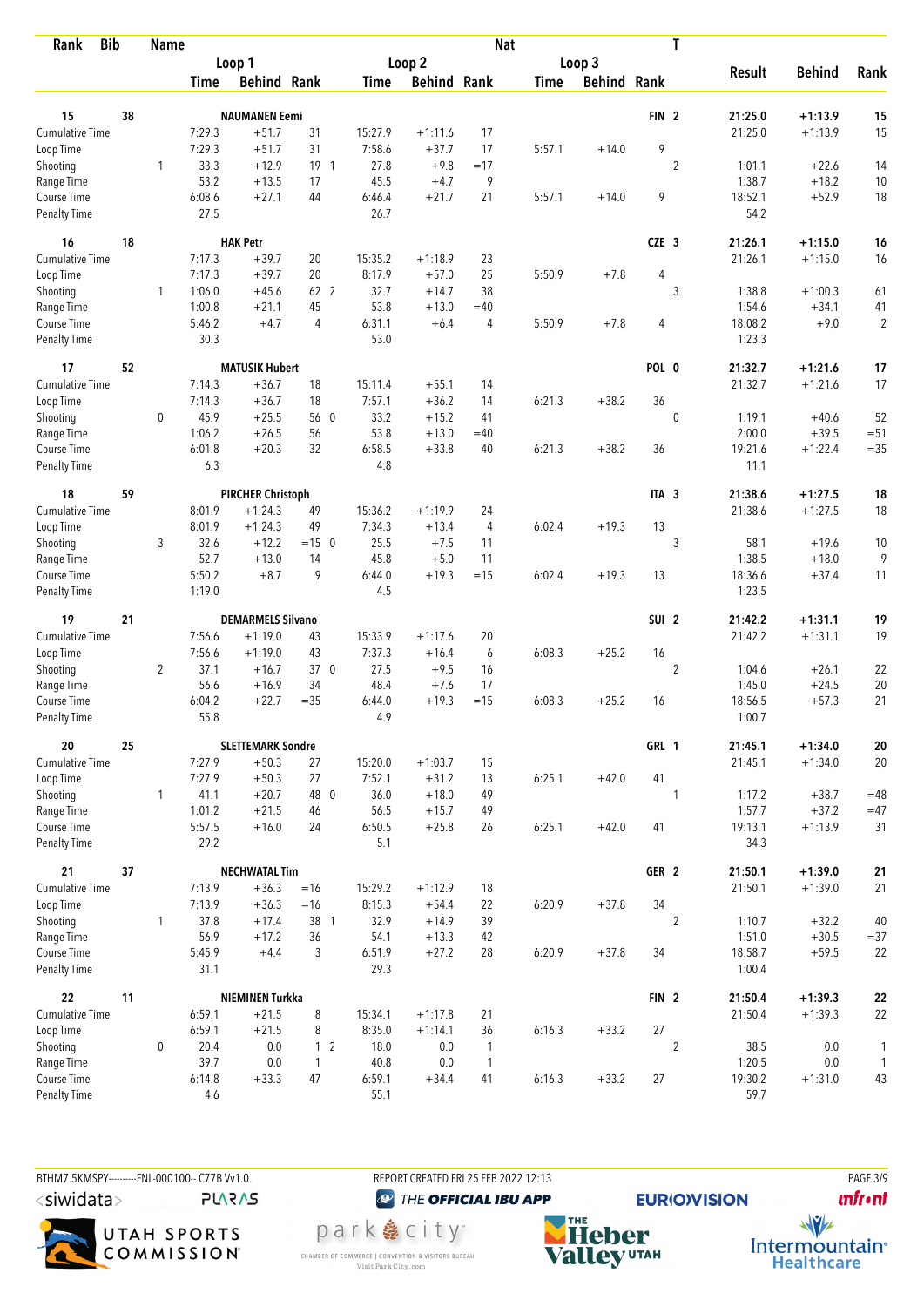| <b>Bib</b><br>Rank                 |    | <b>Name</b>    |                  |                                |                 |                   |                    | <b>Nat</b>     |             |                    |                  | T              |                   |               |                |
|------------------------------------|----|----------------|------------------|--------------------------------|-----------------|-------------------|--------------------|----------------|-------------|--------------------|------------------|----------------|-------------------|---------------|----------------|
|                                    |    |                |                  | Loop 1                         |                 |                   | Loop <sub>2</sub>  |                |             | Loop 3             |                  |                |                   |               |                |
|                                    |    |                | <b>Time</b>      | <b>Behind Rank</b>             |                 | <b>Time</b>       | <b>Behind Rank</b> |                | <b>Time</b> | <b>Behind Rank</b> |                  |                | <b>Result</b>     | <b>Behind</b> | Rank           |
| 23                                 | 19 |                |                  |                                |                 |                   |                    |                |             |                    | ITA <sub>2</sub> |                | 21:52.1           | $+1:41.0$     |                |
| Cumulative Time                    |    |                |                  | <b>BARALE Marco</b><br>$+50.7$ | $=28$           |                   | $+1:29.3$          |                |             |                    |                  |                |                   | $+1:41.0$     | 23<br>23       |
|                                    |    |                | 7:28.3<br>7:28.3 | $+50.7$                        | $=28$           | 15:45.6<br>8:17.3 | $+56.4$            | 25<br>24       |             | $+23.4$            | 15               |                | 21:52.1           |               |                |
| Loop Time                          |    |                | 30.6             | $+10.2$                        |                 | 33.3              | $+15.3$            | 42             | 6:06.5      |                    |                  | $\overline{2}$ | 1:04.0            | $+25.5$       |                |
| Shooting                           |    | 1              | 1:01.5           | $+21.8$                        | $=6$ 1          | 53.2              |                    | $= 37$         |             |                    |                  |                |                   | $+34.2$       | 18             |
| Range Time                         |    |                |                  |                                | 47<br>17        |                   | $+12.4$<br>$+29.8$ | 31             |             | $+23.4$            | 15               |                | 1:54.7            |               | 42<br>20       |
| Course Time<br><b>Penalty Time</b> |    |                | 5:53.7<br>33.1   | $+12.2$                        |                 | 6:54.5<br>29.6    |                    |                | 6:06.5      |                    |                  |                | 18:54.7<br>1:02.7 | $+55.5$       |                |
| 24                                 | 62 |                |                  | <b>BJOERNDALEN Sivert</b>      |                 |                   |                    |                |             |                    | NOR 1            |                | 21:55.9           | $+1:44.8$     | 24             |
| <b>Cumulative Time</b>             |    |                | 7:03.0           | $+25.4$                        | 11              | 15:22.7           | $+1:06.4$          | 16             |             |                    |                  |                | 21:55.9           | $+1:44.8$     | 24             |
| Loop Time                          |    |                | 7:03.0           | $+25.4$                        | 11              | 8:19.7            | $+58.8$            | 26             | 6:33.2      | $+50.1$            | 48               |                |                   |               |                |
| Shooting                           |    | 0              | 31.1             | $+10.7$                        | 9 1             | 22.5              | $+4.5$             | 5              |             |                    |                  | 1              | 53.7              | $+15.2$       | 4              |
| Range Time                         |    |                | 50.2             | $+10.5$                        | 5               | 41.8              | $+1.0$             | $\overline{2}$ |             |                    |                  |                | 1:32.0            | $+11.5$       | $\overline{4}$ |
| Course Time                        |    |                | 6:07.4           | $+25.9$                        | 42              | 7:08.5            | $+43.8$            | 47             | 6:33.2      | $+50.1$            | 48               |                | 19:49.1           | $+1:49.9$     | 46             |
| <b>Penalty Time</b>                |    |                | 5.4              |                                |                 | 29.4              |                    |                |             |                    |                  |                | 34.8              |               |                |
| 25                                 | 53 |                |                  | <b>GREGOR Jan</b>              |                 |                   |                    |                |             |                    | CZE 4            |                | 22:01.1           | $+1:50.0$     | 25             |
| <b>Cumulative Time</b>             |    |                | 7:36.5           | $+58.9$                        | 33              | 16:07.2           | $+1:50.9$          | 33             |             |                    |                  |                | 22:01.1           | $+1:50.0$     | 25             |
| Loop Time                          |    |                | 7:36.5           | $+58.9$                        | 33              | 8:30.7            | $+1:09.8$          | 32             | 5:53.9      | $+10.8$            | 6                |                |                   |               |                |
| Shooting                           |    | $\overline{2}$ | 31.3             | $+10.9$                        | 10 <sub>2</sub> | 30.3              | $+12.3$            | 24             |             |                    |                  | $\overline{4}$ | 1:01.7            | $+23.2$       | 15             |
| Range Time                         |    |                | 50.3             | $+10.6$                        | $=6$            | 49.9              | $+9.1$             | $= 21$         |             |                    |                  |                | 1:40.2            | $+19.7$       | $=14$          |
| Course Time                        |    |                | 5:52.6           | $+11.1$                        | 15              | 6:44.7            | $+20.0$            | 18             | 5:53.9      | $+10.8$            | 6                |                | 18:31.2           | $+32.0$       | 10             |
| <b>Penalty Time</b>                |    |                | 53.6             |                                |                 | 56.1              |                    |                |             |                    |                  |                | 1:49.7            |               |                |
| 26                                 | 43 |                |                  | <b>CERVENKA Matej</b>          |                 |                   |                    |                |             |                    | USA <sub>2</sub> |                | 22:02.9           | $+1:51.8$     | 26             |
| Cumulative Time                    |    |                | 7:07.5           | $+29.9$                        | 13              | 15:49.1           | $+1:32.8$          | 26             |             |                    |                  |                | 22:02.9           | $+1:51.8$     | 26             |
| Loop Time                          |    |                | 7:07.5           | $+29.9$                        | 13              | 8:41.6            | $+1:20.7$          | 44             | 6:13.8      | $+30.7$            | $= 23$           |                |                   |               |                |
| Shooting                           |    | 0              | 35.6             | $+15.2$                        | $=32$ 2         | 30.4              | $+12.4$            | 25             |             |                    |                  | $\overline{2}$ | 1:06.0            | $+27.5$       | 27             |
| Range Time                         |    |                | 56.1             | $+16.4$                        | 31              | 49.7              | $+8.9$             | 20             |             |                    |                  |                | 1:45.8            | $+25.3$       | 25             |
| Course Time                        |    |                | 6:06.5           | $+25.0$                        | 40              | 6:57.5            | $+32.8$            | 38             | 6:13.8      | $+30.7$            | $= 23$           |                | 19:17.8           | $+1:18.6$     | 32             |
| <b>Penalty Time</b>                |    |                | 4.9              |                                |                 | 54.4              |                    |                |             |                    |                  |                | 59.3              |               |                |
| 27                                 | 60 |                |                  | <b>SEIDL Elias</b>             |                 |                   |                    |                |             |                    | GER <sub>2</sub> |                | 22:03.0           | $+1:51.9$     | 27             |
| <b>Cumulative Time</b>             |    |                | 7:44.9           | $+1:07.3$                      | 37              | 15:49.2           | $+1:32.9$          | 27             |             |                    |                  |                | 22:03.0           | $+1:51.9$     | 27             |
| Loop Time                          |    |                | 7:44.9           | $+1:07.3$                      | 37              | 8:04.3            | $+43.4$            | 19             | 6:13.8      | $+30.7$            | $= 23$           |                |                   |               |                |
| Shooting                           |    | $\overline{2}$ | 40.0             | $+19.6$                        | 44 0            | 46.0              | $+28.0$            | 62             |             |                    |                  | $\overline{2}$ | 1:26.0            | $+47.5$       | 59             |
| Range Time                         |    |                | 59.7             | $+20.0$                        | 44              | 58.3              | $+17.5$            | 51             |             |                    |                  |                | 1:58.0            | $+37.5$       | 49             |
| Course Time                        |    |                | 5:50.9           | $+9.4$                         | 12              | 7:01.8            | $+37.1$            | 44             | 6:13.8      | $+30.7$            | $= 23$           |                | 19:06.5           | $+1:07.3$     | 26             |
| <b>Penalty Time</b>                |    |                | 54.3             |                                |                 | 4.2               |                    |                |             |                    |                  |                | 58.5              |               |                |
| 28                                 | 30 |                |                  | <b>CAMPBELL Wesley</b>         |                 |                   |                    |                |             |                    | USA 5            |                | 22:07.8           | $+1:56.7$     | 28             |
| <b>Cumulative Time</b>             |    |                | 7:05.9           | $+28.3$                        | 12              | 16:05.9           | $+1:49.6$          | 31             |             |                    |                  |                | 22:07.8           | $+1:56.7$     | 28             |
| Loop Time                          |    |                | 7:05.9           | $+28.3$                        | 12              | 9:00.0            | $+1:39.1$          | 53             | 6:01.9      | $+18.8$            | 12               |                |                   |               |                |
| Shooting                           |    | $\mathbf{1}$   | 27.8             | $+7.4$                         | $3\quad 4$      | 24.5              | $+6.5$             | $\overline{7}$ |             |                    |                  | 5              | 52.4              | $+13.9$       | 3              |
| Range Time                         |    |                | 45.8             | $+6.1$                         | $\overline{2}$  | 43.8              | $+3.0$             | $\overline{7}$ |             |                    |                  |                | 1:29.6            | $+9.1$        | 3              |
| Course Time                        |    |                | 5:52.3           | $+10.8$                        | 14              | 6:28.3            | $+3.6$             | $=2$           | 6:01.9      | $+18.8$            | 12               |                | 18:22.5           | $+23.3$       | 6              |
| Penalty Time                       |    |                | 27.8             |                                |                 | 1:47.9            |                    |                |             |                    |                  |                | 2:15.7            |               |                |
| 29                                 | 56 |                |                  | <b>WOODS Cale</b>              |                 |                   |                    |                |             |                    | USA 0            |                | 22:09.5           | $+1:58.4$     | 29             |
| <b>Cumulative Time</b>             |    |                | 7:07.6           | $+30.0$                        | 14              | 15:34.3           | $+1:18.0$          | 22             |             |                    |                  |                | 22:09.5           | $+1:58.4$     | 29             |
| Loop Time                          |    |                | 7:07.6           | $+30.0$                        | 14              | 8:26.7            | $+1:05.8$          | 30             | 6:35.2      | $+52.1$            | 49               |                |                   |               |                |
| Shooting                           |    | 0              | 46.8             | $+26.4$                        | 57 0            | 38.6              | $+20.6$            | 57             |             |                    |                  | $\mathbf 0$    | 1:25.5            | $+47.0$       | 58             |
| Range Time                         |    |                | 1:06.4           | $+26.7$                        | $= 57$          | 59.5              | $+18.7$            | 52             |             |                    |                  |                | 2:05.9            | $+45.4$       | $=58$          |
| Course Time                        |    |                | 5:55.2           | $+13.7$                        | 20              | 7:21.1            | $+56.4$            | 55             | 6:35.2      | $+52.1$            | 49               |                | 19:51.5           | $+1:52.3$     | 48             |
| Penalty Time                       |    |                | 6.0              |                                |                 | 6.1               |                    |                |             |                    |                  |                | 12.1              |               |                |
| 30                                 | 20 |                |                  | <b>BERGLUND Victor</b>         |                 |                   |                    |                |             |                    | SWE 2            |                | 22:12.0           | $+2:00.9$     | $30\,$         |
| <b>Cumulative Time</b>             |    |                | 7:25.5           | $+47.9$                        | 24              | 15:49.7           | $+1:33.4$          | 28             |             |                    |                  |                | 22:12.0           | $+2:00.9$     | $30\,$         |
| Loop Time                          |    |                | 7:25.5           | $+47.9$                        | 24              | 8:24.2            | $+1:03.3$          | 28             | 6:22.3      | $+39.2$            | $=38$            |                |                   |               |                |
| Shooting                           |    | 1              | 32.6             | $+12.2$                        | $= 15 \quad 1$  | 32.3              | $+14.3$            | 37             |             |                    |                  | $\overline{2}$ | 1:05.0            | $+26.5$       | 23             |
| Range Time                         |    |                | 54.3             | $+14.6$                        | $=25$           | 54.6              | $+13.8$            | 44             |             |                    |                  |                | 1:48.9            | $+28.4$       | 32             |
| Course Time                        |    |                | 6:00.0           | $+18.5$                        | 28              | 6:56.9            | $+32.2$            | 36             | 6:22.3      | $+39.2$            | $= 38$           |                | 19:19.2           | $+1:20.0$     | 34             |
| Penalty Time                       |    |                | 31.2             |                                |                 | 32.7              |                    |                |             |                    |                  |                | 1:03.9            |               |                |

BTHM7.5KMSPY---------FNL-000100-- C77B W1.0. REPORT CREATED FRI 25 FEB 2022 12:13 PAGE 4/9  $\langle$ siwidata $\rangle$ 

**PLARAS** 



<sup><sup>3</sup>THE OFFICIAL IBU APP</sup>

park e city<sup>®</sup>

CHAMBER OF COMMERCE | CONVENTION & VISITORS BUREAU<br>Visit Park City.com

**EURIO)VISION NHE**<br>Valley<sup>utAH</sup>

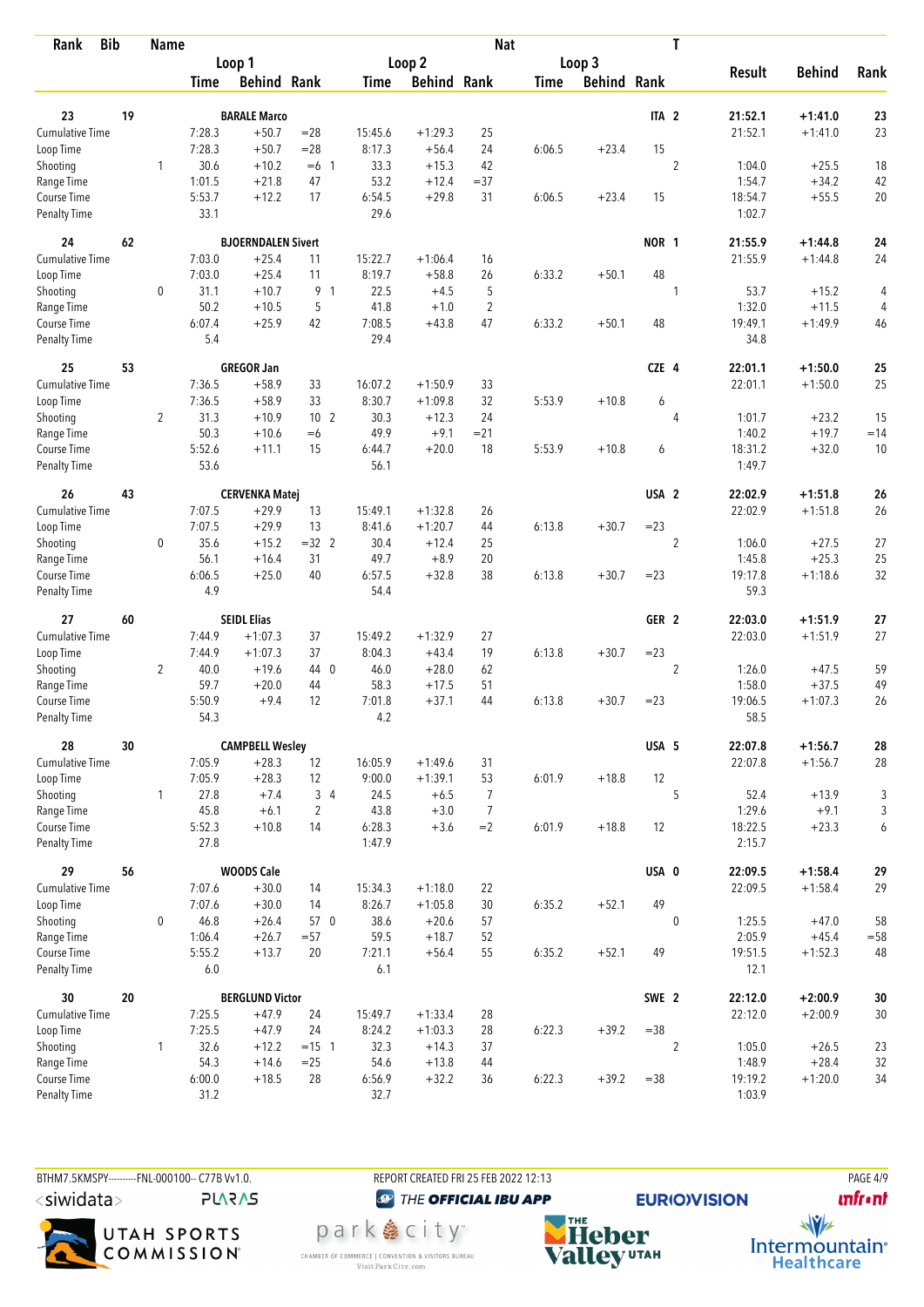| <b>Bib</b><br>Rank          | <b>Name</b>              |                |                |                                 | <b>Nat</b>      |                |                    |          |             |                    | T                |                |                    |                        |              |
|-----------------------------|--------------------------|----------------|----------------|---------------------------------|-----------------|----------------|--------------------|----------|-------------|--------------------|------------------|----------------|--------------------|------------------------|--------------|
|                             |                          |                |                | Loop 1                          |                 |                | Loop <sub>2</sub>  |          |             | Loop 3             |                  |                |                    |                        |              |
|                             |                          |                | <b>Time</b>    | <b>Behind Rank</b>              |                 | <b>Time</b>    | <b>Behind Rank</b> |          | <b>Time</b> | <b>Behind Rank</b> |                  |                | <b>Result</b>      | <b>Behind</b>          | Rank         |
|                             |                          |                |                |                                 |                 |                |                    |          |             |                    |                  |                |                    |                        |              |
| 31                          | 27                       |                |                | <b>AAS Andreas</b>              |                 |                |                    |          |             |                    | NOR <sub>4</sub> |                | 22:14.4            | $+2:03.3$              | 31           |
| <b>Cumulative Time</b>      |                          |                | 7:37.1         | $+59.5$                         | 34              | 16:08.7        | $+1:52.4$          | 35       |             |                    |                  |                | 22:14.4            | $+2:03.3$              | 31           |
| Loop Time                   |                          |                | 7:37.1         | $+59.5$                         | 34              | 8:31.6         | $+1:10.7$          | 33       | 6:05.7      | $+22.6$            | 14               |                |                    |                        | 9            |
| Shooting                    |                          | $\overline{2}$ | 32.7<br>52.8   | $+12.3$                         | $=17$ 2<br>15   | 25.3           | $+7.3$             | 10<br>12 |             |                    |                  | 4              | 58.0<br>1:39.1     | $+19.5$<br>$+18.6$     |              |
| Range Time<br>Course Time   |                          |                | 5:48.2         | $+13.1$<br>$+6.7$               | 8               | 46.3<br>6:47.3 | $+5.5$<br>$+22.6$  | 22       | 6:05.7      | $+22.6$            | 14               |                | 18:41.2            | $+42.0$                | $=12$<br>14  |
| <b>Penalty Time</b>         |                          |                | 56.1           |                                 |                 | 58.0           |                    |          |             |                    |                  |                | 1:54.1             |                        |              |
| 32                          | 28                       |                |                | SUCHODOLSKI Fabian              |                 |                |                    |          |             |                    | POL <sub>3</sub> |                | 22:17.6            | $+2:06.5$              | 32           |
| Cumulative Time             |                          |                | 7:18.9         | $+41.3$                         | 21              | 16:09.0        | $+1:52.7$          | 36       |             |                    |                  |                | 22:17.6            | $+2:06.5$              | 32           |
| Loop Time                   |                          |                | 7:18.9         | $+41.3$                         | 21              | 8:50.1         | $+1:29.2$          | 49       | 6:08.6      | $+25.5$            | 17               |                |                    |                        |              |
| Shooting                    |                          | 1              | 30.6           | $+10.2$                         | $=6$ 2          | 37.1           | $+19.1$            | $= 53$   |             |                    |                  | 3              | 1:07.7             | $+29.2$                | 32           |
| Range Time                  |                          |                | 52.0           | $+12.3$                         | 10              | 1:08.8         | $+28.0$            | $=62$    |             |                    |                  |                | 2:00.8             | $+40.3$                | 54           |
| Course Time                 |                          |                | 5:54.0         | $+12.5$                         | 18              | 6:44.4         | $+19.7$            | 17       | 6:08.6      | $+25.5$            | 17               |                | 18:47.0            | $+47.8$                | 16           |
| <b>Penalty Time</b>         |                          |                | 32.9           |                                 |                 | 56.9           |                    |          |             |                    |                  |                | 1:29.8             |                        |              |
| 33                          | 12                       |                |                | <b>LARSSON Jacob</b>            |                 |                |                    |          |             |                    | SWE 3            |                | 22:22.1            | $+2:11.0$              | 33           |
| Cumulative Time             |                          |                | 7:58.2         | $+1:20.6$                       | 46              | 16:10.2        | $+1:53.9$          | 37       |             |                    |                  |                | 22:22.1            | $+2:11.0$              | 33           |
| Loop Time                   |                          |                | 7:58.2         | $+1:20.6$                       | 46              | 8:12.0         | $+51.1$            | 20       | 6:11.9      | $+28.8$            | 22               |                |                    |                        |              |
| Shooting                    |                          | $\overline{2}$ | 44.8           | $+24.4$                         | 53 1            | 30.8           | $+12.8$            | 29       |             |                    |                  | 3              | 1:15.6             | $+37.1$                | 46           |
| Range Time                  |                          |                | 1:04.2         | $+24.5$                         | $= 51$          | 52.4           | $+11.6$            | 32       |             |                    |                  |                | 1:56.6             | $+36.1$                | 45           |
| Course Time                 |                          |                | 6:00.9         | $+19.4$                         | 29              | 6:49.3         | $+24.6$            | 24       | 6:11.9      | $+28.8$            | 22               |                | 19:02.1            | $+1:02.9$              | 23           |
| <b>Penalty Time</b>         |                          |                | 53.1           |                                 |                 | 30.3           |                    |          |             |                    |                  |                | 1:23.4             |                        |              |
| 34                          | $\overline{\phantom{a}}$ |                |                | <b>GILFILLAN Daniel</b>         |                 |                |                    |          |             |                    | CAN 1            |                | 22:24.8            | $+2:13.7$              | 34           |
| Cumulative Time             |                          |                | 7:30.4         | $+52.8$                         | 32              | 16:03.7        | $+1:47.4$          | 30       |             |                    |                  |                | 22:24.8            | $+2:13.7$              | 34           |
| Loop Time                   |                          |                | 7:30.4         | $+52.8$                         | 32              | 8:33.3         | $+1:12.4$          | 34       | 6:21.1      | $+38.0$            | 35               |                |                    |                        |              |
| Shooting                    |                          | 0              | 43.2           | $+22.8$                         | 51 1            | 31.9           | $+13.9$            | 36       |             |                    |                  | 1              | 1:15.2             | $+36.7$                | 45           |
| Range Time                  |                          |                | 1:04.2         | $+24.5$                         | $= 51$          | 54.5           | $+13.7$            | 43       |             |                    |                  |                | 1:58.7             | $+38.2$                | 50           |
| Course Time                 |                          |                | 6:20.8         | $+39.3$                         | 51              | 7:07.4         | $+42.7$            | 46       | 6:21.1      | $+38.0$            | 35               |                | 19:49.3            | $+1:50.1$              | 47           |
| <b>Penalty Time</b>         |                          |                | 5.4            |                                 |                 | 31.4           |                    |          |             |                    |                  |                | 36.8               |                        |              |
| 35                          | 55                       |                |                | <b>CIENIK Martin</b>            |                 |                |                    |          |             |                    | SVK <sub>3</sub> |                | 22:24.9            | $+2:13.8$              | 35           |
| <b>Cumulative Time</b>      |                          |                | 7:27.6         | $+50.0$                         | 25              | 16:06.0        | $+1:49.7$          | 32       |             |                    |                  |                | 22:24.9            | $+2:13.8$              | 35           |
| Loop Time                   |                          |                | 7:27.6         | $+50.0$                         | 25              | 8:38.4         | $+1:17.5$          | 42       | 6:18.9      | $+35.8$            | $=29$            |                |                    |                        |              |
| Shooting                    |                          | $\mathbf{1}$   | 35.1           | $+14.7$                         | $= 28$ 2        | 30.0           | $+12.0$            | 22       |             |                    |                  | 3              | 1:05.2             | $+26.7$                | $= 24$       |
| Range Time                  |                          |                | 54.9           | $+15.2$                         | 28              | 50.7           | $+9.9$             | 24       |             |                    |                  |                | 1:45.6             | $+25.1$                | 22           |
| Course Time                 |                          |                | 6:03.0         | $+21.5$                         | 33              | 6:50.0         | $+25.3$            | 25       | 6:18.9      | $+35.8$            | $=29$            |                | 19:11.9            | $+1:12.7$              | 30           |
| <b>Penalty Time</b>         |                          |                | 29.7           |                                 |                 | 57.7           |                    |          |             |                    |                  |                | 1:27.4             |                        |              |
| 36                          | 1                        |                |                | <b>JIRANEK Ondrej</b>           |                 |                |                    |          |             |                    | CZE 3            |                | 22:28.8            | $+2:17.7$              | 36           |
| <b>Cumulative Time</b>      |                          |                | 7:55.0         | $+1:17.4$                       | 41              | 16:18.4        | $+2:02.1$          | 40       |             |                    |                  |                | 22:28.8            | $+2:17.7$              | 36           |
| Loop Time                   |                          |                | 7:55.0         | $+1:17.4$                       | 41              | 8:23.4         | $+1:02.5$          | 27       | 6:10.4      | $+27.3$            | 21               |                |                    |                        |              |
| Shooting                    |                          | $\overline{2}$ | 38.0           | $+17.6$                         | 39 1            | 31.1           | $+13.1$            | $=32$    |             |                    |                  | 3              | 1:09.1             | $+30.6$                | 35           |
| Range Time                  |                          |                | 57.1           | $+17.4$                         | 37              | 52.6           | $+11.8$            | $= 33$   |             |                    |                  |                | 1:49.7             | $+29.2$                | 33           |
| Course Time                 |                          |                | 5:59.3         | $+17.8$                         | 27              | 7:00.0         | $+35.3$            | $=42$    | 6:10.4      | $+27.3$            | 21               |                | 19:09.7            | $+1:10.5$              | 28           |
| Penalty Time                |                          |                | 58.6           |                                 |                 | 30.8           |                    |          |             |                    |                  |                | 1:29.4             |                        |              |
| 37                          | 5                        |                |                | <b>VSIVTSEV Ivar</b>            |                 |                |                    |          |             |                    | EST <sub>2</sub> |                | 22:33.9            | $+2:22.8$              | $37\,$       |
| <b>Cumulative Time</b>      |                          |                | 7:28.3         | $+50.7$                         | $= 28$          | 16:08.4        | $+1:52.1$          | 34       |             |                    |                  |                | 22:33.9            | $+2:22.8$              | 37           |
| Loop Time                   |                          |                | 7:28.3         | $+50.7$                         | $= 28$          | 8:40.1         | $+1:19.2$          | 43       | 6:25.5      | $+42.4$            | 42               |                |                    |                        |              |
| Shooting                    |                          | $\mathbf{1}$   | 33.6           | $+13.2$                         | 22 <sub>1</sub> | 34.0           | $+16.0$            | 44       |             |                    |                  | $\overline{c}$ | 1:07.6             | $+29.1$                | 31           |
| Range Time                  |                          |                | 55.1           | $+15.4$                         | 29              | 55.6           | $+14.8$            | $=47$    |             |                    |                  |                | 1:50.7             | $+30.2$                | 36           |
| Course Time<br>Penalty Time |                          |                | 6:03.5<br>29.7 | $+22.0$                         | 34              | 7:13.1<br>31.4 | $+48.4$            | 50       | 6:25.5      | $+42.4$            | 42               |                | 19:42.1<br>1:01.1  | $+1:42.9$              | 45           |
| 38                          | 63                       |                |                |                                 |                 |                |                    |          |             |                    |                  |                |                    |                        |              |
| <b>Cumulative Time</b>      |                          |                | 7:13.9         | <b>OZBOLT Gasper</b><br>$+36.3$ | $=16$           | 15:50.7        | $+1:34.4$          | 29       |             |                    | SLO 1            |                | 22:35.9<br>22:35.9 | $+2:24.8$<br>$+2:24.8$ | 38<br>$38\,$ |
| Loop Time                   |                          |                | 7:13.9         | $+36.3$                         | $=16$           | 8:36.8         | $+1:15.9$          | 38       | 6:45.2      | $+1:02.1$          | 55               |                |                    |                        |              |
| Shooting                    |                          | 0              | 31.5           | $+11.1$                         | $= 11 \quad 1$  | 33.0           | $+15.0$            | 40       |             |                    |                  | 1              | 1:04.5             | $+26.0$                | 21           |
| Range Time                  |                          |                | 50.8           | $+11.1$                         | 9               | 53.3           | $+12.5$            | 39       |             |                    |                  |                | 1:44.1             | $+23.6$                | 18           |
| Course Time                 |                          |                | 6:17.5         | $+36.0$                         | 49              | 7:12.1         | $+47.4$            | 48       | 6:45.2      | $+1:02.1$          | 55               |                | 20:14.8            | $+2:15.6$              | 52           |
| Penalty Time                |                          |                | 5.6            |                                 |                 | 31.4           |                    |          |             |                    |                  |                | 37.0               |                        |              |

BTHM7.5KMSPY---------FNL-000100-- C77B W1.0. REPORT CREATED FRI 25 FEB 2022 12:13 PAGE 5/9 <siwidata> **PLARAS** 

UTAH SPORTS<br>COMMISSION®

<sup><sup>3</sup>THE OFFICIAL IBU APP</sup>



Intermountain<sup>®</sup><br>Healthcare

park e city<sup>®</sup> CHAMBER OF COMMERCE | CONVENTION & VISITORS BUREAU<br>Visit Park City.com



**EURIO)VISION**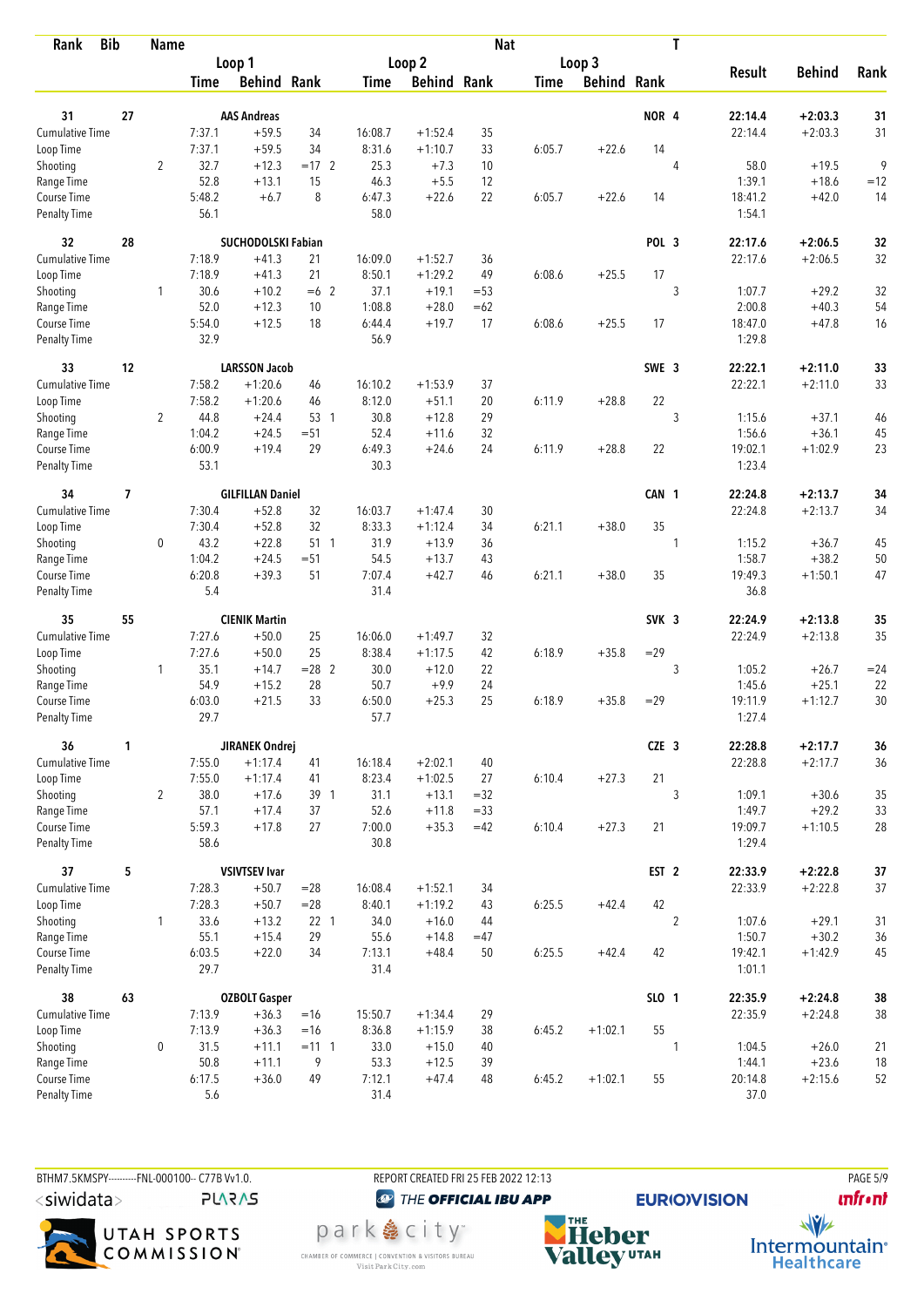| <b>Bib</b><br>Rank           | <b>Name</b> |                |                |                                   | <b>Nat</b>      |                  |                    |        |             |                    | T                |                |                    |                        |          |
|------------------------------|-------------|----------------|----------------|-----------------------------------|-----------------|------------------|--------------------|--------|-------------|--------------------|------------------|----------------|--------------------|------------------------|----------|
|                              |             |                |                | Loop 1                            |                 |                  | Loop <sub>2</sub>  |        |             | Loop 3             |                  |                |                    |                        |          |
|                              |             |                | <b>Time</b>    | <b>Behind Rank</b>                |                 | <b>Time</b>      | <b>Behind Rank</b> |        | <b>Time</b> | <b>Behind Rank</b> |                  |                | <b>Result</b>      | <b>Behind</b>          | Rank     |
|                              |             |                |                |                                   |                 |                  |                    |        |             |                    |                  |                |                    |                        |          |
| 39                           | 8           |                |                | <b>FEDREHEIM Stian</b>            |                 |                  |                    |        |             |                    | NOR <sub>4</sub> |                | 22:40.6            | $+2:29.5$              | 39       |
| Cumulative Time              |             |                | 7:40.8         | $+1:03.2$                         | 35              | 16:18.3          | $+2:02.0$          | 39     |             |                    |                  |                | 22:40.6            | $+2:29.5$              | 39       |
| Loop Time                    |             |                | 7:40.8         | $+1:03.2$                         | 35              | 8:37.5           | $+1:16.6$          | 40     | 6:22.3      | $+39.2$            | $= 38$           |                |                    |                        |          |
| Shooting                     |             | $\overline{2}$ | 34.2           | $+13.8$<br>$+14.9$                | 24 2<br>27      | 22.1<br>42.8     | $+4.1$<br>$+2.0$   | 4<br>5 |             |                    |                  | 4              | 56.3<br>1:37.4     | $+17.8$<br>$+16.9$     | 5        |
| Range Time<br>Course Time    |             |                | 54.6<br>5:56.0 | $+14.5$                           | 21              | 7:00.0           | $+35.3$            | $=42$  | 6:22.3      | $+39.2$            | $= 38$           |                | 19:18.3            | $+1:19.1$              | 6<br>33  |
| <b>Penalty Time</b>          |             |                | 50.2           |                                   |                 | 54.7             |                    |        |             |                    |                  |                | 1:44.9             |                        |          |
| 40                           | 49          |                |                | <b>SKOELD Loke</b>                |                 |                  |                    |        |             |                    | SWE 1            |                | 22:46.2            | $+2:35.1$              | 40       |
| Cumulative Time              |             |                | 8:03.0         | $+1:25.4$                         | 50              | 16:16.2          | $+1:59.9$          | 38     |             |                    |                  |                | 22:46.2            | $+2:35.1$              | 40       |
| Loop Time                    |             |                | 8:03.0         | $+1:25.4$                         | 50              | 8:13.2           | $+52.3$            | 21     | 6:30.0      | $+46.9$            | 44               |                |                    |                        |          |
| Shooting                     |             | 1              | 40.3           | $+19.9$                           | 45 0            | 33.8             | $+15.8$            | 43     |             |                    |                  | 1              | 1:14.1             | $+35.6$                | 44       |
| Range Time                   |             |                | 1:02.7         | $+23.0$                           | 50              | 55.0             | $+14.2$            | 46     |             |                    |                  |                | 1:57.7             | $+37.2$                | $=47$    |
| Course Time                  |             |                | 6:27.5         | $+46.0$                           | $= 57$          | 7:12.6           | $+47.9$            | 49     | 6:30.0      | $+46.9$            | 44               |                | 20:10.1            | $+2:10.9$              | 50       |
| <b>Penalty Time</b>          |             |                | 32.8           |                                   |                 | 5.6              |                    |        |             |                    |                  |                | 38.4               |                        |          |
| 41                           | 42          |                |                | <b>DE BROECK Jean-nicolas</b>     |                 |                  |                    |        |             |                    | CAN 4            |                | 22:49.0            | $+2:37.9$              | 41       |
| <b>Cumulative Time</b>       |             |                | 7:55.1         | $+1:17.5$                         | 42              | 16:33.3          | $+2:17.0$          | 42     |             |                    |                  |                | 22:49.0            | $+2:37.9$              | 41       |
| Loop Time                    |             |                | 7:55.1         | $+1:17.5$                         | 42              | 8:38.2           | $+1:17.3$          | 41     | 6:15.7      | $+32.6$            | 26               |                |                    |                        |          |
| Shooting                     |             | $\overline{2}$ | 39.7           | $+19.3$                           | 43 2            | 28.0             | $+10.0$            | 19     |             |                    |                  | 4              | 1:07.8             | $+29.3$                | 33       |
| Range Time                   |             |                | 59.6           | $+19.9$                           | $=42$           | 48.7             | $+7.9$             | 18     |             |                    |                  |                | 1:48.3             | $+27.8$                | $= 28$   |
| Course Time                  |             |                | 6:01.5         | $+20.0$                           | 31              | 6:54.3           | $+29.6$            | 30     | 6:15.7      | $+32.6$            | 26               |                | 19:11.5            | $+1:12.3$              | 29       |
| <b>Penalty Time</b>          |             |                | 54.0           |                                   |                 | 55.2             |                    |        |             |                    |                  |                | 1:49.2             |                        |          |
| 42                           | 44          |                |                | <b>BETEMPS Nicolo'</b>            |                 |                  |                    |        |             |                    | ITA <sub>5</sub> |                | 22:50.2            | $+2:39.1$              | 42       |
| Cumulative Time              |             |                | 8:15.1         | $+1:37.5$                         | 54              | 16:40.1          | $+2:23.8$          | 46     |             |                    |                  |                | 22:50.2            | $+2:39.1$              | 42       |
| Loop Time                    |             |                | 8:15.1         | $+1:37.5$                         | 54              | 8:25.0           | $+1:04.1$          | 29     | 6:10.1      | $+27.0$            | 20               |                |                    |                        |          |
| Shooting                     |             | 3              | 34.6           | $+14.2$                           | 26 <sub>2</sub> | 27.4             | $+9.4$             | $=14$  |             |                    |                  | 5              | 1:02.1             | $+23.6$                | 16       |
| Range Time                   |             |                | 53.9           | $+14.2$                           | 24              | 47.8             | $+7.0$             | 15     |             |                    |                  |                | 1:41.7             | $+21.2$                | 16       |
| Course Time                  |             |                | 6:01.1         | $+19.6$                           | 30              | 6:42.1           | $+17.4$            | 13     | 6:10.1      | $+27.0$            | 20               |                | 18:53.3            | $+54.1$                | 19       |
| <b>Penalty Time</b>          |             |                | 1:20.1         |                                   |                 | 55.1             |                    |        |             |                    |                  |                | 2:15.2             |                        |          |
| 43                           | 10          |                |                | <b>SHEPPARD Thor</b>              |                 |                  |                    |        |             |                    | USA 3            |                | 22:57.1            | $+2:46.0$              | 43       |
| Cumulative Time              |             |                | 7:46.6         | $+1:09.0$                         | 39              | 16:37.2          | $+2:20.9$          | 44     |             |                    |                  |                | 22:57.1            | $+2:46.0$              | 43       |
| Loop Time                    |             |                | 7:46.6         | $+1:09.0$                         | 39              | 8:50.6           | $+1:29.7$          | 50     | 6:19.9      | $+36.8$            | 32               |                |                    |                        |          |
| Shooting                     |             | $\mathbf{1}$   | 37.0           | $+16.6$                           | $=35$ 2         | 36.9             | $+18.9$            | 51     |             |                    |                  | 3              | 1:14.0             | $+35.5$                | 43       |
| Range Time                   |             |                | 57.4           | $+17.7$                           | 38              | 59.6             | $+18.8$            | 53     |             |                    |                  |                | 1:57.0             | $+36.5$                | 46       |
| Course Time                  |             |                | 6:19.2         | $+37.7$                           | 50              | 6:56.6           | $+31.9$            | 35     | 6:19.9      | $+36.8$            | 32               |                | 19:35.7            | $+1:36.5$              | 44       |
| <b>Penalty Time</b>          |             |                | 30.0           |                                   |                 | 54.4             |                    |        |             |                    |                  |                | 1:24.4             |                        |          |
| 44                           | 22          |                |                | <b>BRADESKO Matic</b>             |                 |                  |                    |        |             |                    | SLO 4            |                | 23:05.1            | $+2:54.0$              | 44       |
| <b>Cumulative Time</b>       |             |                | 7:58.7         | $+1:21.1$                         | 47              | 16:43.5          | $+2:27.2$          | 49     |             |                    |                  |                | 23:05.1            | $+2:54.0$              | 44       |
| Loop Time                    |             |                | 7:58.7         | $+1:21.1$                         | 47              | 8:44.8           | $+1:23.9$          | 46     | 6:21.6      | $+38.5$            | 37               |                |                    |                        |          |
| Shooting                     |             | $\overline{2}$ | 38.7           | $+18.3$                           | 42 2            | 34.6             | $+16.6$            | $=45$  |             |                    |                  | 4              | 1:13.3             | $+34.8$                | 42       |
| Range Time                   |             |                | 57.7           | $+18.0$                           | 39              | 52.6             | $+11.8$            | $= 33$ |             |                    |                  |                | 1:50.3             | $+29.8$                | 34       |
| Course Time<br>Penalty Time  |             |                | 6:04.6<br>56.4 | $+23.1$                           | 38              | 6:55.4<br>56.8   | $+30.7$            | 33     | 6:21.6      | $+38.5$            | 37               |                | 19:21.6<br>1:53.2  | $+1:22.4$              | $= 35$   |
|                              |             |                |                |                                   |                 |                  |                    |        |             |                    |                  |                |                    |                        |          |
| 45                           | 61          |                |                | <b>KEHVA Mark-Markos</b>          |                 |                  |                    |        |             |                    | EST 4            |                | 23:05.2            | $+2:54.1$              | 45       |
| Cumulative Time              |             |                | 7:44.3         | $+1:06.7$                         | 36              | 16:38.2          | $+2:21.9$          | 45     |             |                    |                  |                | 23:05.2            | $+2:54.1$              | 45       |
| Loop Time                    |             |                | 7:44.3         | $+1:06.7$                         | 36              | 8:53.9           | $+1:33.0$          | 51     | 6:27.0      | $+43.9$            | 43               |                |                    |                        |          |
| Shooting                     |             | $\mathbf{1}$   | 45.8           | $+25.4$                           | 55 3            | 21.6             | $+3.6$             | 3      |             |                    |                  | 4              | 1:07.4             | $+28.9$                | 30       |
| Range Time                   |             |                | 1:07.4         | $+27.7$                           | 59              | 43.0             | $+2.2$             | 6      |             |                    |                  |                | 1:50.4             | $+29.9$                | 35       |
| Course Time<br>Penalty Time  |             |                | 6:07.5<br>29.4 | $+26.0$                           | 43              | 6:48.7<br>1:22.2 | $+24.0$            | 23     | 6:27.0      | $+43.9$            | 43               |                | 19:23.2<br>1:51.6  | $+1:24.0$              | $38\,$   |
|                              |             |                |                |                                   |                 |                  |                    |        |             |                    |                  |                |                    |                        |          |
| 46<br><b>Cumulative Time</b> | 51          |                | 7:46.2         | <b>DOMES Andreas</b><br>$+1:08.6$ | 38              | 16:34.9          | $+2:18.6$          | 43     |             |                    | AUT 4            |                | 23:05.7<br>23:05.7 | $+2:54.6$<br>$+2:54.6$ | 46<br>46 |
| Loop Time                    |             |                | 7:46.2         | $+1:08.6$                         | 38              | 8:48.7           | $+1:27.8$          | 48     | 6:30.8      | $+47.7$            | 46               |                |                    |                        |          |
| Shooting                     |             | $\overline{2}$ | 31.5           | $+11.1$                           | $= 112$         | 31.0             | $+13.0$            | 31     |             |                    |                  | $\overline{4}$ | 1:02.6             | $+24.1$                | 17       |
| Range Time                   |             |                | 52.5           | $+12.8$                           | 13              | 53.2             | $+12.4$            | $= 37$ |             |                    |                  |                | 1:45.7             | $+25.2$                | $= 23$   |
| Course Time                  |             |                | 5:57.9         | $+16.4$                           | 25              | 6:58.3           | $+33.6$            | 39     | 6:30.8      | $+47.7$            | 46               |                | 19:27.0            | $+1:27.8$              | 42       |
| Penalty Time                 |             |                | 55.8           |                                   |                 | 57.2             |                    |        |             |                    |                  |                | 1:53.0             |                        |          |

BTHM7.5KMSPY----------FNL-000100-- C77B Vv1.0. <siwidata>

**PLARAS** 



REPORT CREATED FRI 25 FEB 2022 12:13

park e city<sup>®</sup>

CHAMBER OF COMMERCE | CONVENTION & VISITORS BUREAU<br>Visit Park City.com

<sup><sup>3</sup>THE OFFICIAL IBU APP</sup>

**EURIO)VISION** 

**PAGE 6/9** 



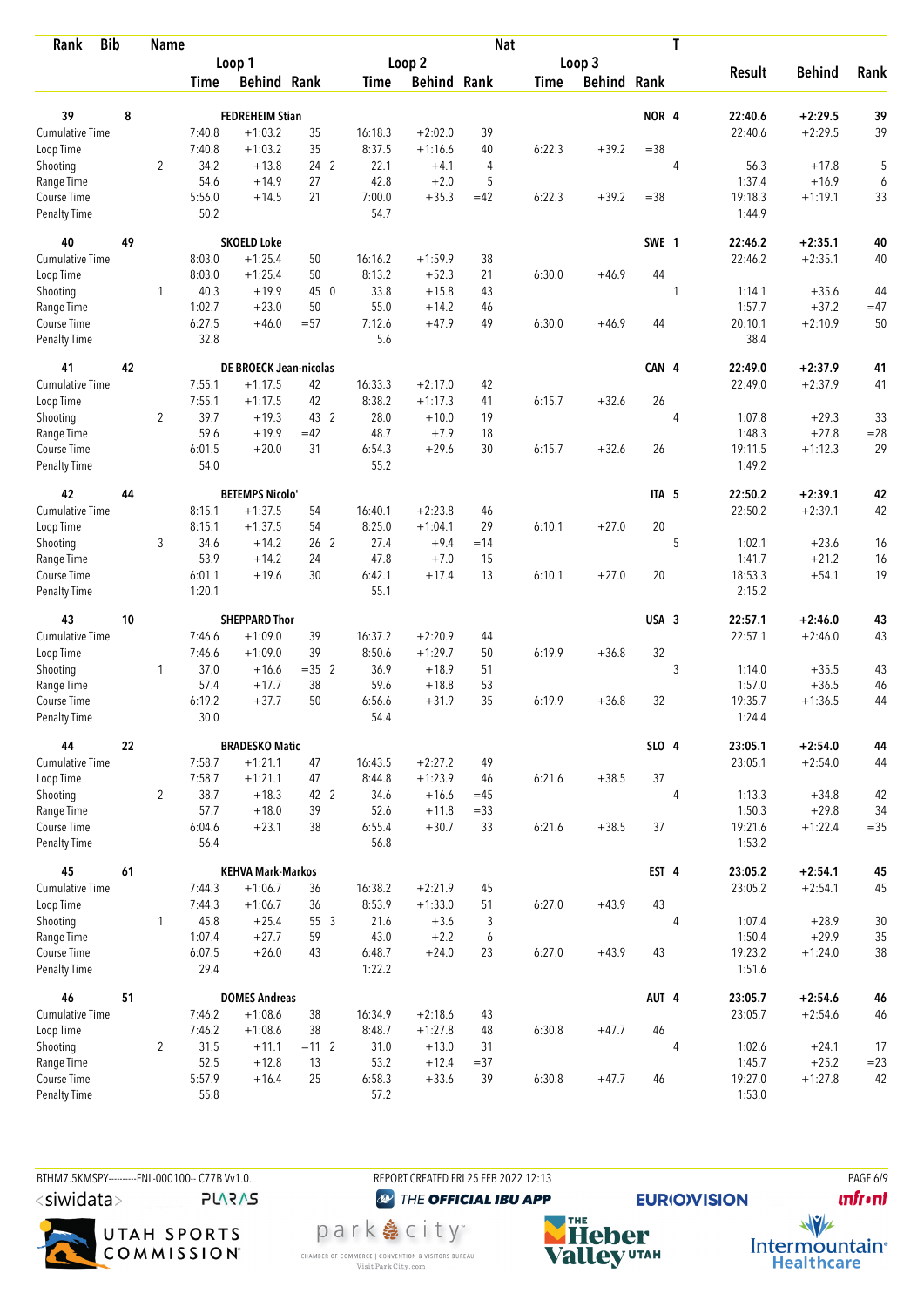| <b>Bib</b><br>Rank                 | <b>Name</b>    |                |                |                         | T<br><b>Nat</b> |                |                    |        |             |                    |                  |   |                   |               |                |
|------------------------------------|----------------|----------------|----------------|-------------------------|-----------------|----------------|--------------------|--------|-------------|--------------------|------------------|---|-------------------|---------------|----------------|
|                                    |                |                |                | Loop 1                  |                 |                | Loop <sub>2</sub>  |        |             | Loop 3             |                  |   |                   |               |                |
|                                    |                |                | <b>Time</b>    | <b>Behind Rank</b>      |                 | Time           | <b>Behind Rank</b> |        | <b>Time</b> | <b>Behind Rank</b> |                  |   | <b>Result</b>     | <b>Behind</b> | Rank           |
|                                    |                |                |                |                         |                 |                |                    |        |             |                    |                  |   |                   |               |                |
| 47                                 | $\overline{2}$ |                |                | <b>LEGOVIC Matija</b>   |                 |                |                    |        |             |                    | CRO 4            |   | 23:12.1           | $+3:01.0$     | 47             |
| Cumulative Time                    |                |                | 8:09.1         | $+1:31.5$               | 52              | 16:52.5        | $+2:36.2$          | 50     |             |                    |                  |   | 23:12.1           | $+3:01.0$     | 47             |
| Loop Time                          |                |                | 8:09.1         | $+1:31.5$               | 52              | 8:43.4         | $+1:22.5$          | 45     | 6:19.6      | $+36.5$            | 31               |   |                   |               |                |
| Shooting                           |                | $\overline{2}$ | 48.1           | $+27.7$                 | 58 2            | 27.8           | $+9.8$             | $=17$  |             |                    |                  | 4 | 1:16.0            | $+37.5$       | 47             |
| Range Time                         |                |                | 1:08.6         | $+28.9$                 | 60              | 51.4           | $+10.6$            | 26     |             |                    |                  |   | 2:00.0            | $+39.5$       | $= 51$         |
| Course Time<br><b>Penalty Time</b> |                |                | 6:06.6<br>53.9 | $+25.1$                 | 41              | 6:57.2<br>54.8 | $+32.5$            | 37     | 6:19.6      | $+36.5$            | 31               |   | 19:23.4<br>1:48.7 | $+1:24.2$     | 40             |
| 48                                 | 13             |                |                | <b>GLASSER Daniel</b>   |                 |                |                    |        |             |                    | AUT <sub>1</sub> |   | 23:12.9           | $+3:01.8$     | 48             |
| Cumulative Time                    |                |                | 7:58.9         | $+1:21.3$               | 48              | 16:27.3        | $+2:11.0$          | 41     |             |                    |                  |   | 23:12.9           | $+3:01.8$     | 48             |
| Loop Time                          |                |                | 7:58.9         | $+1:21.3$               | 48              | 8:28.4         | $+1:07.5$          | 31     | 6:45.6      | $+1:02.5$          | 57               |   |                   |               |                |
| Shooting                           |                | 1              | 38.6           | $+18.2$                 | 41 0            | 31.7           | $+13.7$            | 35     |             |                    |                  | 1 | 1:10.4            | $+31.9$       | 39             |
| Range Time                         |                |                | 59.6           | $+19.9$                 | $=42$           | 52.1           | $+11.3$            | $=29$  |             |                    |                  |   | 1:51.7            | $+31.2$       | 39             |
| Course Time                        |                |                | 6:27.3         | $+45.8$                 | 56              | 7:31.4         | $+1:06.7$          | 58     | 6:45.6      | $+1:02.5$          | 57               |   | 20:44.3           | $+2:45.1$     | 58             |
| <b>Penalty Time</b>                |                |                | 32.0           |                         |                 | 4.9            |                    |        |             |                    |                  |   | 36.9              |               |                |
| 49                                 | 47             |                |                | <b>SEMIRAD Jan</b>      |                 |                |                    |        |             |                    | CZE 4            |   | 23:14.7           | $+3:03.6$     | 49             |
| Cumulative Time                    |                |                | 7:19.7         | $+42.1$                 | 22              | 16:41.6        | $+2:25.3$          | 47     |             |                    |                  |   | 23:14.7           | $+3:03.6$     | 49             |
| Loop Time                          |                |                | 7:19.7         | $+42.1$                 | 22              | 9:21.9         | $+2:01.0$          | 58     | 6:33.1      | $+50.0$            | 47               |   |                   |               |                |
| Shooting                           |                | $\mathbf{1}$   | 32.7           | $+12.3$                 | $=17.3$         | 48.8           | $+30.8$            | 63     |             |                    |                  | 4 | 1:21.6            | $+43.1$       | 54             |
| Range Time                         |                |                | 52.1           | $+12.4$                 | 11              | 1:08.8         | $+28.0$            | $=62$  |             |                    |                  |   | 2:00.9            | $+40.4$       | 55             |
| Course Time                        |                |                | 5:56.7         | $+15.2$                 | 23              | 6:53.5         | $+28.8$            | 29     | 6:33.1      | $+50.0$            | 47               |   | 19:23.3           | $+1:24.1$     | 39             |
| <b>Penalty Time</b>                |                |                | 30.9           |                         |                 | 1:19.6         |                    |        |             |                    |                  |   | 1:50.5            |               |                |
| 50                                 | 32             |                |                | <b>BELICAJ Benjamin</b> |                 |                |                    |        |             |                    | SVK <sub>3</sub> |   | 23:26.8           | $+3:15.7$     | 50             |
| Cumulative Time                    |                |                | 8:05.7         | $+1:28.1$               | 51              | 16:42.3        | $+2:26.0$          | 48     |             |                    |                  |   | 23:26.8           | $+3:15.7$     | 50             |
| Loop Time                          |                |                | 8:05.7         | $+1:28.1$               | 51              | 8:36.6         | $+1:15.7$          | 37     | 6:44.5      | $+1:01.4$          | 53               |   |                   |               |                |
| Shooting                           |                | $\overline{2}$ | 34.5           | $+14.1$                 | 25 <sub>1</sub> | 30.7           | $+12.7$            | $= 27$ |             |                    |                  | 3 | 1:05.2            | $+26.7$       | $= 24$         |
| Range Time                         |                |                | 53.5           | $+13.8$                 | $=20$           | 51.3           | $+10.5$            | 25     |             |                    |                  |   | 1:44.8            | $+24.3$       | 19             |
| Course Time                        |                |                | 6:16.1         | $+34.6$                 | 48              | 7:13.8         | $+49.1$            | 51     | 6:44.5      | $+1:01.4$          | 53               |   | 20:14.4           | $+2:15.2$     | 51             |
| <b>Penalty Time</b>                |                |                | 56.1           |                         |                 | 31.5           |                    |        |             |                    |                  |   | 1:27.6            |               |                |
| 51                                 | 58             |                |                | <b>IN ALBON Noe</b>     |                 |                |                    |        |             |                    | SUI 5            |   | 23:30.4           | $+3:19.3$     | 51             |
| <b>Cumulative Time</b>             |                |                | 7:27.8         | $+50.2$                 | 26              | 17:08.1        | $+2:51.8$          | 53     |             |                    |                  |   | 23:30.4           | $+3:19.3$     | 51             |
| Loop Time                          |                |                | 7:27.8         | $+50.2$                 | 26              | 9:40.3         | $+2:19.4$          | 60     | 6:22.3      | $+39.2$            | $= 38$           |   |                   |               |                |
| Shooting                           |                | $\mathbf{1}$   | 35.3           | $+14.9$                 | 30 4            | 41.9           | $+23.9$            | 61     |             |                    |                  | 5 | 1:17.2            | $+38.7$       | $=48$          |
| Range Time                         |                |                | 54.3           | $+14.6$                 | $= 25$          | 1:01.5         | $+20.7$            | 57     |             |                    |                  |   | 1:55.8            | $+35.3$       | 44             |
| Course Time                        |                |                | 6:04.2         | $+22.7$                 | $=35$           | 6:55.5         | $+30.8$            | 34     | 6:22.3      | $+39.2$            | $= 38$           |   | 19:22.0           | $+1:22.8$     | 37             |
| <b>Penalty Time</b>                |                |                | 29.3           |                         |                 | 1:43.3         |                    |        |             |                    |                  |   | 2:12.6            |               |                |
| 52                                 | 57             |                |                | <b>BRINDLE Oliver</b>   |                 |                |                    |        |             |                    | CAN 3            |   | 23:43.0           | $+3:31.9$     | 52             |
| <b>Cumulative Time</b>             |                |                | 8:11.8         | $+1:34.2$               | 53              | 16:57.9        | $+2:41.6$          | 51     |             |                    |                  |   | 23:43.0           | $+3:31.9$     | 52             |
| Loop Time                          |                |                | 8:11.8         | $+1:34.2$               | 53              | 8:46.1         | $+1:25.2$          | 47     | 6:45.1      | $+1:02.0$          | 54               |   |                   |               |                |
| Shooting                           |                | $\overline{2}$ | 30.7           | $+10.3$                 | 8 1             | 25.8           | $+7.8$             | 12     |             |                    |                  | 3 | 56.6              | $+18.1$       | 6              |
| Range Time                         |                |                | 50.3           | $+10.6$                 | $=6$            | 47.5           | $+6.7$             | 14     |             |                    |                  |   | 1:37.8            | $+17.3$       | $\overline{7}$ |
| Course Time                        |                |                | 6:21.6         | $+40.1$                 | 52              | 7:26.3         | $+1:01.6$          | 57     | 6:45.1      | $+1:02.0$          | 54               |   | 20:33.0           | $+2:33.8$     | 57             |
| Penalty Time                       |                |                | 59.9           |                         |                 | 32.3           |                    |        |             |                    |                  |   | 1:32.2            |               |                |
| 53                                 | 29             |                |                | <b>GILBERT Xavier</b>   |                 |                |                    |        |             |                    | CAN 6            |   | 23:46.5           | $+3:35.4$     | 53             |
| <b>Cumulative Time</b>             |                |                | 8:35.7         | $+1:58.1$               | 57              | 17:37.2        | $+3:20.9$          | 58     |             |                    |                  |   | 23:46.5           | $+3:35.4$     | 53             |
| Loop Time                          |                |                | 8:35.7         | $+1:58.1$               | 57              | 9:01.5         | $+1:40.6$          | 55     | 6:09.3      | $+26.2$            | 19               |   |                   |               |                |
| Shooting                           |                | 3              | 41.7           | $+21.3$                 | 50 3            | 31.1           | $+13.1$            | $=32$  |             |                    |                  | 6 | 1:12.8            | $+34.3$       | 41             |
| Range Time                         |                |                | 1:02.1         | $+22.4$                 | 49              | 53.1           | $+12.3$            | 36     |             |                    |                  |   | 1:55.2            | $+34.7$       | 43             |
| Course Time                        |                |                | 6:14.0         | $+32.5$                 | 46              | 6:44.9         | $+20.2$            | 19     | 6:09.3      | $+26.2$            | 19               |   | 19:08.2           | $+1:09.0$     | 27             |
| Penalty Time                       |                |                | 1:19.6         |                         |                 | 1:23.5         |                    |        |             |                    |                  |   | 2:43.1            |               |                |
| 54                                 | 34             |                |                | <b>CRNIC Filip</b>      |                 |                |                    |        |             |                    | CRO 4            |   | 23:57.5           | $+3:46.4$     | 54             |
| Cumulative Time                    |                |                | 8:42.8         | $+2:05.2$               | 58              | 17:20.0        | $+3:03.7$          | 55     |             |                    |                  |   | 23:57.5           | $+3:46.4$     | 54             |
| Loop Time                          |                |                | 8:42.8         | $+2:05.2$               | 58              | 8:37.2         | $+1:16.3$          | 39     | 6:37.5      | $+54.4$            | 50               |   |                   |               |                |
| Shooting                           |                | 3              | 31.9           | $+11.5$                 | $14-1$          | 37.6           | $+19.6$            | 55     |             |                    |                  | 4 | 1:09.6            | $+31.1$       | 38             |
| Range Time                         |                |                | 53.6           | $+13.9$                 | $=22$           | 1:00.7         | $+19.9$            | $= 55$ |             |                    |                  |   | 1:54.3            | $+33.8$       | $40\,$         |
| Course Time                        |                |                | 6:25.2         | $+43.7$                 | 55              | 7:04.7         | $+40.0$            | 45     | 6:37.5      | $+54.4$            | 50               |   | 20:07.4           | $+2:08.2$     | 49             |
| Penalty Time                       |                |                | 1:24.0         |                         |                 | 31.8           |                    |        |             |                    |                  |   | 1:55.8            |               |                |

BTHM7.5KMSPY---------FNL-000100-- C77B W1.0. REPORT CREATED FRI 25 FEB 2022 12:13 PAGE 7/9  $\langle$ siwidata $\rangle$ 

**PLARAS** 



<sup><sup>3</sup>THE OFFICIAL IBU APP</sup>

park e city<sup>®</sup>

CHAMBER OF COMMERCE | CONVENTION & VISITORS BUREAU<br>Visit Park City.com

**NHE**<br>Valley<sup>utAH</sup>

**EURIO)VISION** 

**unfront** 

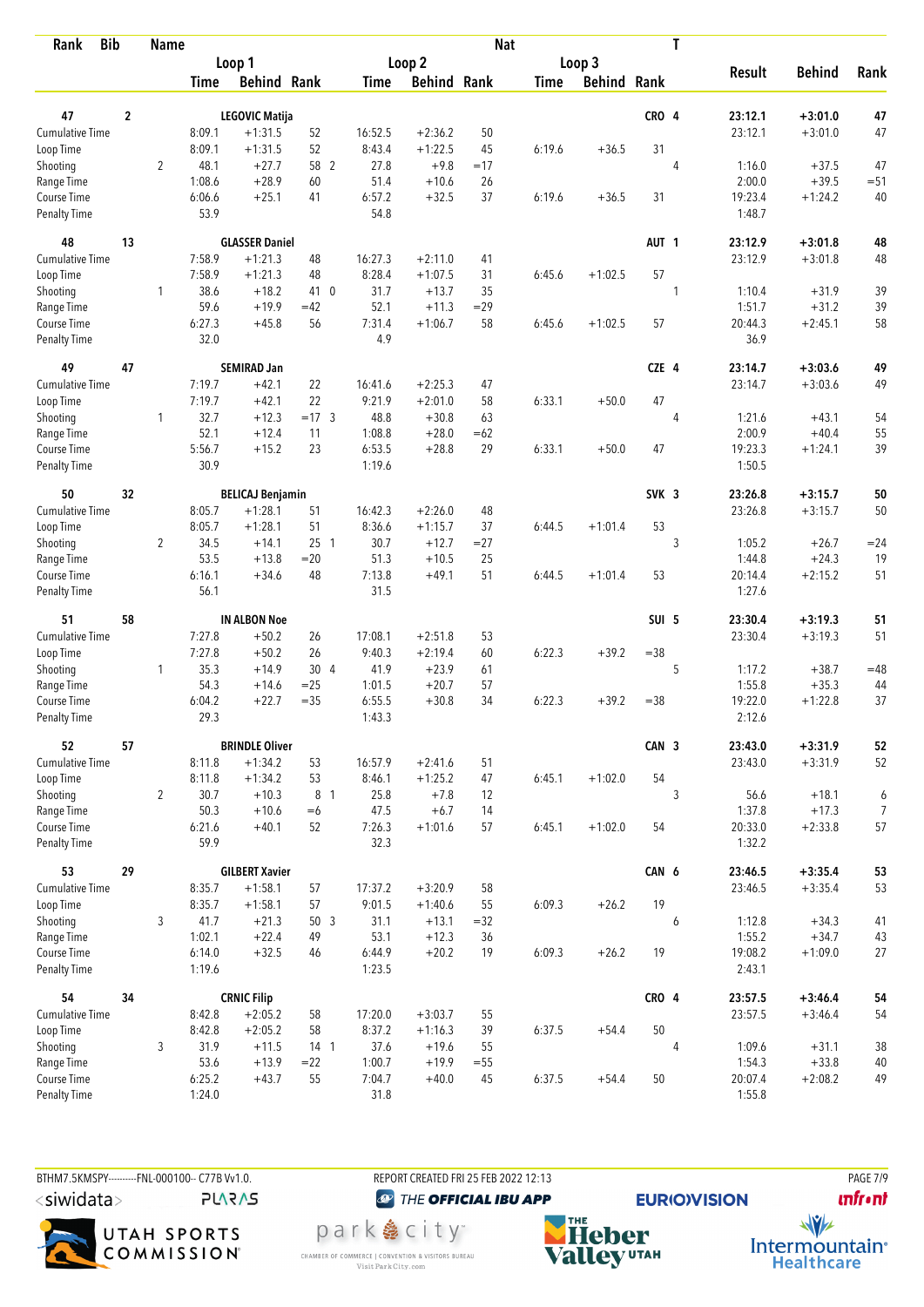| <b>Bib</b><br>Rank                 |    | <b>Name</b>    |                  |                           |          |                  |                    | <b>Nat</b> |             |                    |                  | T              |                   |               |        |
|------------------------------------|----|----------------|------------------|---------------------------|----------|------------------|--------------------|------------|-------------|--------------------|------------------|----------------|-------------------|---------------|--------|
|                                    |    |                |                  | Loop 1                    |          |                  | Loop 2             |            |             | Loop 3             |                  |                | <b>Result</b>     | <b>Behind</b> | Rank   |
|                                    |    |                | <b>Time</b>      | <b>Behind Rank</b>        |          | Time             | <b>Behind Rank</b> |            | <b>Time</b> | <b>Behind Rank</b> |                  |                |                   |               |        |
| 55                                 | 24 |                |                  | <b>STANISH Boris</b>      |          |                  |                    |            |             |                    | AUS <sub>3</sub> |                | 23:59.6           | $+3:48.5$     | 55     |
| <b>Cumulative Time</b>             |    |                | 8:22.9           | $+1:45.3$                 | 56       | 17:16.9          | $+3:00.6$          | 54         |             |                    |                  |                | 23:59.6           | $+3:48.5$     | 55     |
| Loop Time                          |    |                | 8:22.9           | $+1:45.3$                 | 56       | 8:54.0           | $+1:33.1$          | 52         | 6:42.7      | $+59.6$            | 52               |                |                   |               |        |
| Shooting                           |    | $\overline{2}$ | 40.4             | $+20.0$                   | 46 1     | 37.0             | $+19.0$            | 52         |             |                    |                  | 3              | 1:17.4            | $+38.9$       | 50     |
| Range Time                         |    |                | 1:01.9           | $+22.2$                   | 48       | 58.1             | $+17.3$            | 50         |             |                    |                  |                | 2:00.0            | $+39.5$       | $= 51$ |
| Course Time                        |    |                | 6:22.5           | $+41.0$                   | 53       | 7:24.9           | $+1:00.2$          | 56         | 6:42.7      | $+59.6$            | 52               |                | 20:30.1           | $+2:30.9$     | 56     |
| <b>Penalty Time</b>                |    |                | 58.5             |                           |          | 31.0             |                    |            |             |                    |                  |                | 1:29.5            |               |        |
| 56                                 | 6  |                |                  | <b>WEDDERBURN Quentin</b> |          |                  |                    |            |             |                    | GBR 1            |                | 24:05.1           | $+3:54.0$     | 56     |
| Cumulative Time                    |    |                | 7:56.8           | $+1:19.2$                 | 44       | 16:58.2          | $+2:41.9$          | 52         |             |                    |                  |                | 24:05.1           | $+3:54.0$     | 56     |
| Loop Time                          |    |                | 7:56.8           | $+1:19.2$                 | 44       | 9:01.4           | $+1:40.5$          | 54         | 7:06.9      | $+1:23.8$          | 61               |                |                   |               |        |
| Shooting                           |    | 0              | 35.1             | $+14.7$                   | $= 28$ 1 | 29.2             | $+11.2$            | 21         |             |                    |                  | 1              | 1:04.4            | $+25.9$       | 20     |
| Range Time                         |    |                | 56.8             | $+17.1$                   | 35       | 51.7             | $+10.9$            | 27         |             |                    |                  |                | 1:48.5            | $+28.0$       | 30     |
| Course Time                        |    |                | 6:54.3           | $+1:12.8$                 | 62       | 7:37.3           | $+1:12.6$          | 60         | 7:06.9      | $+1:23.8$          | 61               |                | 21:38.5           | $+3:39.3$     | 62     |
| <b>Penalty Time</b>                |    |                | 5.7              |                           |          | 32.4             |                    |            |             |                    |                  |                | 38.1              |               |        |
| 57                                 | 4  |                |                  | <b>REPNIK Tadej</b>       |          |                  |                    |            |             |                    | SLO <sub>3</sub> |                | 24:36.7           | $+4:25.6$     | 57     |
| <b>Cumulative Time</b>             |    |                | 9:02.8           | $+2:25.2$                 | 62       | 17:36.5          | $+3:20.2$          | 57         |             |                    |                  |                | 24:36.7           | $+4:25.6$     | 57     |
| Loop Time                          |    |                | 9:02.8           | $+2:25.2$                 | 62       | 8:33.7           | $+1:12.8$          | 35         | 7:00.2      | $+1:17.1$          | 60               |                |                   |               |        |
| Shooting                           |    | 3              | 59.4             | $+39.0$                   | 60 0     | 24.8             | $+6.8$             | $= 8$      |             |                    |                  | 3              | 1:24.3            | $+45.8$       | 57     |
| Range Time                         |    |                | 53.4             | $+13.7$                   | $=18$    | 45.7             | $+4.9$             | 10         |             |                    |                  |                | 1:39.1            | $+18.6$       | $=12$  |
| Course Time<br><b>Penalty Time</b> |    |                | 6:37.3<br>1:32.1 | $+55.8$                   | 60       | 7:42.8<br>5.2    | $+1:18.1$          | 61         | 7:00.2      | $+1:17.1$          | 60               |                | 21:20.3<br>1:37.3 | $+3:21.1$     | 59     |
| 58                                 | 16 |                |                  | <b>PARMANTIER Sam</b>     |          |                  |                    |            |             |                    | BEL 4            |                | 24:37.4           | $+4:26.3$     | 58     |
| Cumulative Time                    |    |                | 7:48.5           | $+1:10.9$                 | 40       | 17:44.1          | $+3:27.8$          | 59         |             |                    |                  |                | 24:37.4           | $+4:26.3$     | 58     |
| Loop Time                          |    |                | 7:48.5           | $+1:10.9$                 | 40       | 9:55.6           | $+2:34.7$          | 62         | 6:53.3      | $+1:10.2$          | 59               |                |                   |               |        |
| Shooting                           |    | 1              | 45.6             | $+25.2$                   | 54 3     | 41.6             | $+23.6$            | $= 59$     |             |                    |                  | 4              | 1:27.3            | $+48.8$       | 60     |
| Range Time                         |    |                | 1:05.7           | $+26.0$                   | 55       | 1:05.2           | $+24.4$            | 61         |             |                    |                  |                | 2:10.9            | $+50.4$       | 60     |
| Course Time                        |    |                | 6:11.7           | $+30.2$                   | 45       | 7:18.1           | $+53.4$            | 52         | 6:53.3      | $+1:10.2$          | 59               |                | 20:23.1           | $+2:23.9$     | 54     |
| <b>Penalty Time</b>                |    |                | 31.1             |                           |          | 1:32.3           |                    |            |             |                    |                  |                | 2:03.4            |               |        |
| 59                                 | 35 |                |                  | <b>FINK Hugo</b>          |          |                  |                    |            |             |                    | BEL 2            |                | 24:44.7           | $+4:33.6$     | 59     |
| Cumulative Time                    |    |                | 8:15.2           | $+1:37.6$                 | 55       | 17:24.6          | $+3:08.3$          | 56         |             |                    |                  |                | 24:44.7           | $+4:33.6$     | 59     |
| Loop Time                          |    |                | 8:15.2           | $+1:37.6$                 | 55       | 9:09.4           | $+1:48.5$          | 56         | 7:20.1      | $+1:37.0$          | 62               |                |                   |               |        |
| Shooting                           |    | $\mathbf{1}$   | 44.0             | $+23.6$                   | 52 1     | 35.7             | $+17.7$            | 48         |             |                    |                  | $\overline{2}$ | 1:19.8            | $+41.3$       | 53     |
| Range Time                         |    |                | 1:05.0           | $+25.3$                   | 53       | 1:00.0           | $+19.2$            | 54         |             |                    |                  |                | 2:05.0            | $+44.5$       | 57     |
| Course Time                        |    |                | 6:33.9           | $+52.4$                   | 59       | 7:33.0           | $+1:08.3$          | 59         | 7:20.1      | $+1:37.0$          | 62               |                | 21:27.0           | $+3:27.8$     | 61     |
| <b>Penalty Time</b>                |    |                | 36.3             |                           |          | 36.4             |                    |            |             |                    |                  |                | 1:12.7            |               |        |
| 60                                 | 15 |                |                  | <b>BRADFORD Noah</b>      |          |                  |                    |            |             |                    | AUS 4            |                | 24:45.2           | $+4:34.1$     | 60     |
| <b>Cumulative Time</b>             |    |                | 8:50.2           | $+2:12.6$                 | 60       | 18:14.5          | $+3:58.2$          | 61         |             |                    |                  |                | 24:45.2           | $+4:34.1$     | 60     |
| Loop Time                          |    |                | 8:50.2           | $+2:12.6$                 | 60       | 9:24.3           | $+2:03.4$          | 59         | 6:30.7      | $+47.6$            | 45               |                |                   |               |        |
| Shooting                           |    | $\overline{2}$ | 1:01.1           | $+40.7$                   | 61 2     | 38.7             | $+20.7$            | 58         |             |                    |                  | 4              | 1:39.8            | $+1:01.3$     | 62     |
| Range Time                         |    |                | 1:21.9           | $+42.2$                   | 62       | 1:02.9           | $+22.1$            | 59         |             |                    |                  |                | 2:24.8            | $+1:04.3$     | 62     |
| Course Time<br>Penalty Time        |    |                | 6:27.5<br>1:00.8 | $+46.0$                   | $= 57$   | 7:20.9<br>1:00.5 | $+56.2$            | 54         | 6:30.7      | $+47.6$            | 45               |                | 20:19.1<br>2:01.3 | $+2:19.9$     | 53     |
| 61                                 | 41 |                |                  | <b>SPARKE Phoenix</b>     |          |                  |                    |            |             |                    | AUS 4            |                | 24:49.0           | $+4:37.9$     | $61\,$ |
| <b>Cumulative Time</b>             |    |                | 8:48.9           | $+2:11.3$                 | 59       | 18:08.8          | $+3:52.5$          | 60         |             |                    |                  |                | 24:49.0           | $+4:37.9$     | 61     |
| Loop Time                          |    |                | 8:48.9           | $+2:11.3$                 | 59       | 9:19.9           | $+1:59.0$          | 57         | 6:40.2      | $+57.1$            | 51               |                |                   |               |        |
| Shooting                           |    | $\overline{2}$ | 1:08.3           | $+47.9$                   | 63 2     | 38.2             | $+20.2$            | 56         |             |                    |                  | 4              | 1:46.5            | $+1:08.0$     | 63     |
| Range Time                         |    |                | 1:30.3           | $+50.6$                   | 63       | 1:01.9           | $+21.1$            | 58         |             |                    |                  |                | 2:32.2            | $+1:11.7$     | 63     |
| Course Time                        |    |                | 6:24.4           | $+42.9$                   | 54       | 7:19.0           | $+54.3$            | 53         | 6:40.2      | $+57.1$            | 51               |                | 20:23.6           | $+2:24.4$     | 55     |
| Penalty Time                       |    |                | 54.2             |                           |          | 59.0             |                    |            |             |                    |                  |                | 1:53.2            |               |        |
| 62                                 | 14 |                |                  | <b>FINK Mauro</b>         |          |                  |                    |            |             |                    | BEL 4            |                | 25:37.3           | $+5:26.2$     | $62\,$ |
| <b>Cumulative Time</b>             |    |                | 8:53.4           | $+2:15.8$                 | 61       | 18:44.1          | $+4:27.8$          | 62         |             |                    |                  |                | 25:37.3           | $+5:26.2$     | 62     |
| Loop Time                          |    |                | 8:53.4           | $+2:15.8$                 | 61       | 9:50.7           | $+2:29.8$          | 61         | 6:53.2      | $+1:10.1$          | 58               |                |                   |               |        |
| Shooting                           |    | $\overline{2}$ | 40.5             | $+20.1$                   | 47 2     | 37.1             | $+19.1$            | $= 53$     |             |                    |                  | 4              | 1:17.6            | $+39.1$       | 51     |
| Range Time                         |    |                | 1:05.2           | $+25.5$                   | 54       | 1:00.7           | $+19.9$            | $= 55$     |             |                    |                  |                | 2:05.9            | $+45.4$       | $=58$  |
| Course Time                        |    |                | 6:43.5           | $+1:02.0$                 | 61       | 7:46.6           | $+1:21.9$          | 62         | 6:53.2      | $+1:10.1$          | 58               |                | 21:23.3           | $+3:24.1$     | 60     |
| Penalty Time                       |    |                | 1:04.7           |                           |          | 1:03.4           |                    |            |             |                    |                  |                | 2:08.1            |               |        |

BTHM7.5KMSPY---------FNL-000100-- C77B W1.0. REPORT CREATED FRI 25 FEB 2022 12:13 PAGE 8/9  $\langle$ siwidata $\rangle$ 

**PLARAS** 



park e city<sup>®</sup>

CHAMBER OF COMMERCE | CONVENTION & VISITORS BUREAU<br>Visit Park City.com

<sup><sup>3</sup>THE OFFICIAL IBU APP</sup>

**EURIO)VISION** 

**unfront**